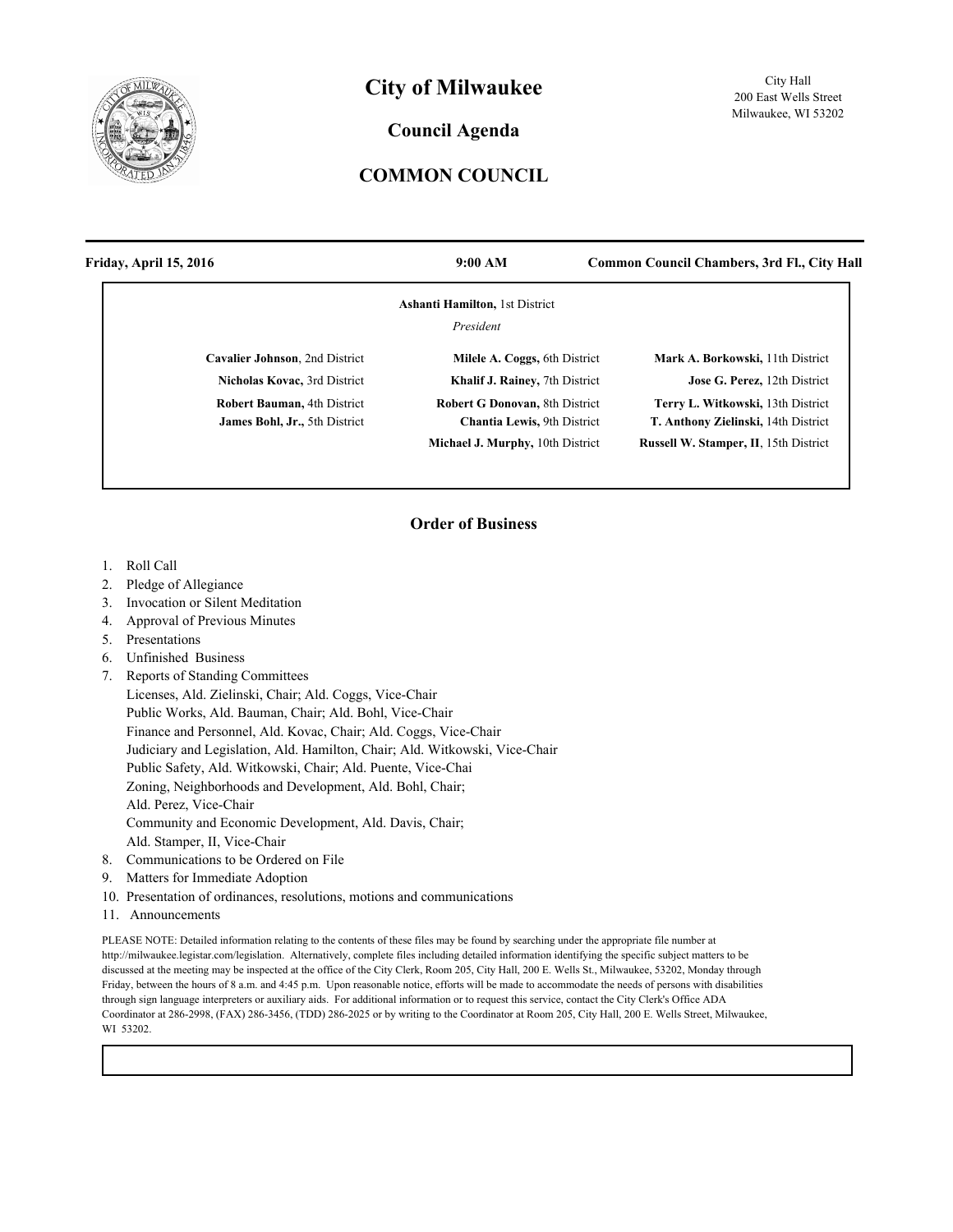## **COMMENDATORY AND CONDOLATORY RESOLUTIONS**

## **1. [151863](http://milwaukee.legistar.com/gateway.aspx?m=l&id=43590) SPONSORED BY: THE CHAIR INTRODUCED ON: 04/15/2016**

Communications from the City Clerk relating to various commendatory/condolatory resolutions to be acknowledged and affirmed by the Common Council.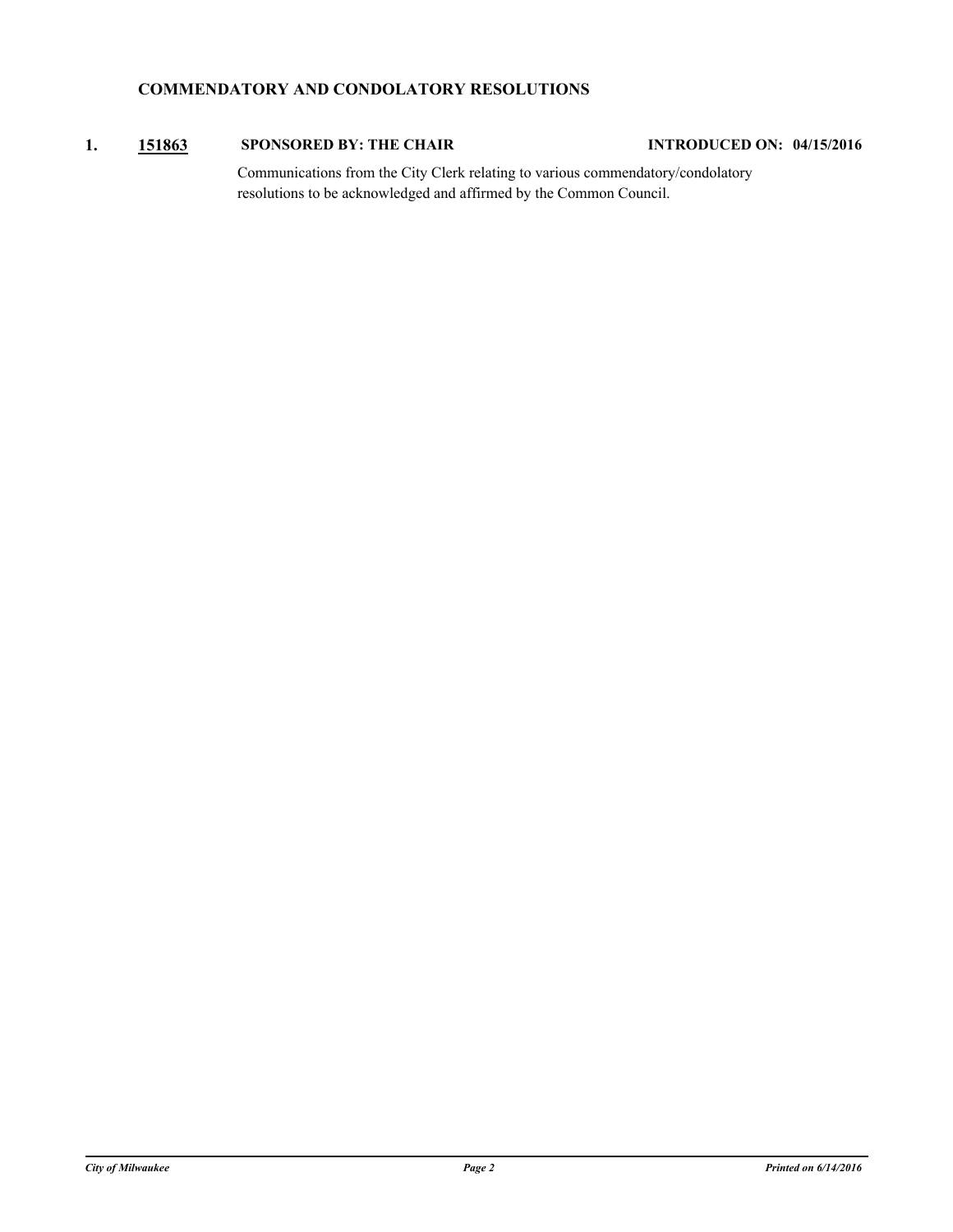## **THE LICENSES COMMITTEE RECOMMENDS:**

## **PASSAGE OF THE FOLLOWING:**

**2. [151743](http://milwaukee.legistar.com/gateway.aspx?m=l&id=43454) SPONSORED BY: THE CHAIR INTRODUCED ON: 03/29/2016**

An ordinance relating to amusement machine or jukebox distributor licenses.

## **3. [151751](http://milwaukee.legistar.com/gateway.aspx?m=l&id=43463) SPONSORED BY: THE CHAIR INTRODUCED ON: 03/29/2016**

An ordinance relating to general penalty provisions in ch. 85, license and permit procedures.

## **APPROVAL OF THE FOLLOWING:**

## **4. [151442](http://milwaukee.legistar.com/gateway.aspx?m=l&id=43072) SPONSORED BY: THE CHAIR INTRODUCED ON: 01/19/2016**

Motion relating to the recommendations of the Licenses Committee relative to licenses.

*Detailed information relating to the contents of this file may be found by searching under this number at http://milwaukee.legistar.com/legislation.*

*Alternatively, the complete file including detailed information identifying the specific subject matters to be discussed at the meeting may be inspected at the office of the License Division, Room 105, City Hall, 200 E. Wells St., Milwaukee, 53202, Monday through Friday, between the hours of 8:15 a.m. and 4:30 p.m.*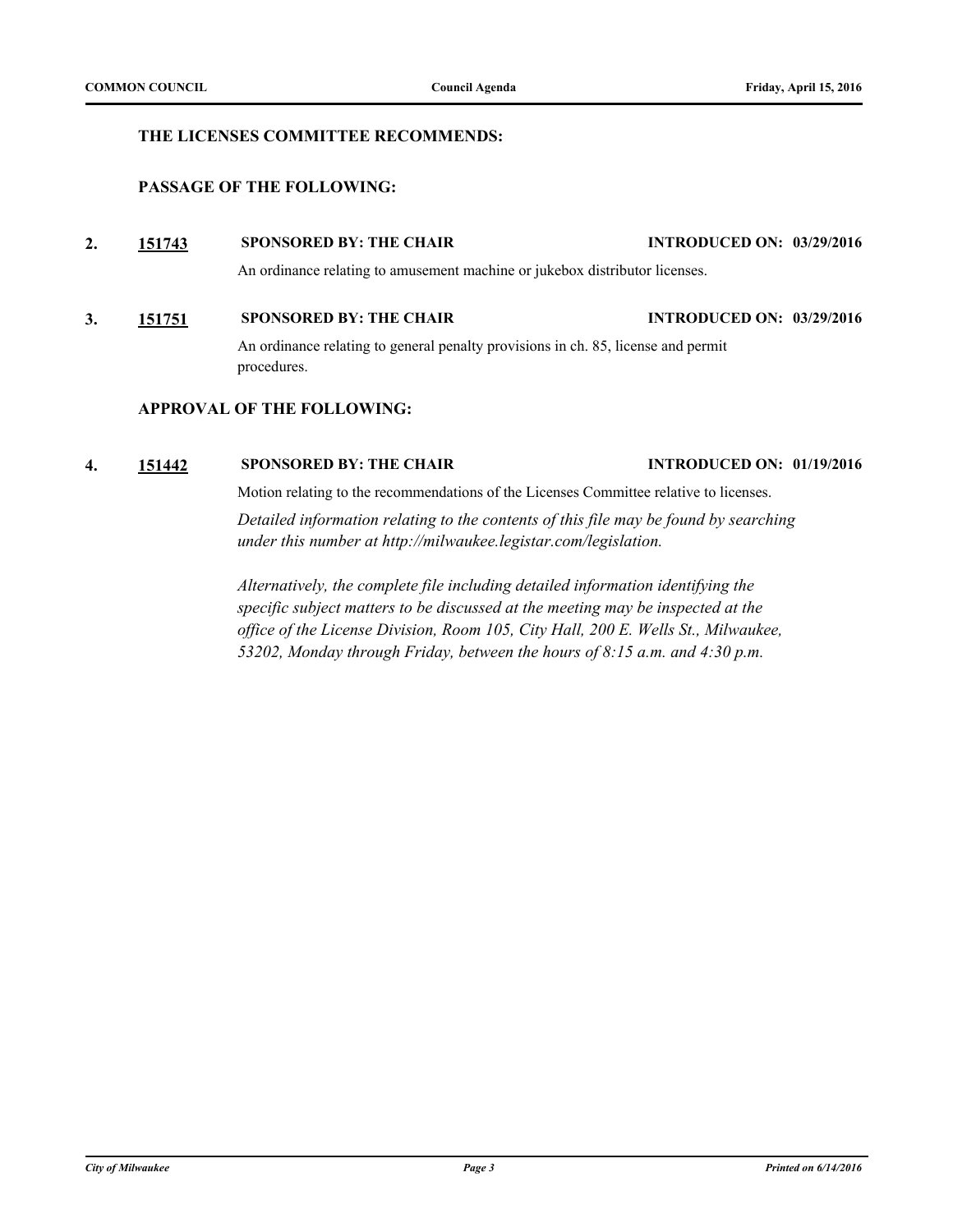## **THE PUBLIC WORKS COMMITTEE RECOMMENDS:**

## **APPROVAL OF THE FOLLOWING:**

#### **5. [151304](http://milwaukee.legistar.com/gateway.aspx?m=l&id=42903) SPONSORED BY: THE CHAIR INTRODUCED ON: 12/15/2015**

Motion relating to the recommendations of the Public Works Committee relative to licenses.

*Detailed information relating to the contents of this file may be found by searching under this number at http://milwaukee.legistar.com/legislation.*

*Alternatively, the complete file including detailed information identifying the specific subject matters to be discussed at the meeting may be inspected at the office of the License Division, Room 105, City Hall, 200 E. Wells St., Milwaukee, 53202, Monday through Friday, between the hours of 8:15 a.m. and 4:30 p.m.*

## **PASSAGE OF THE FOLLOWING:**

# **6. [151444](http://milwaukee.legistar.com/gateway.aspx?m=l&id=43074) SPONSORED BY: Ald. Bauman INTRODUCED ON: 01/19/2016** A substitute ordinance establishing a pedestrian mall to be known as "North 4th Street Pedestrian Mall" in North 4th Street, between the proposed Bucks arena and live block, from West Highland Avenue to West Juneau Avenue, in the 4th Aldermanic District. **7. [151705](http://milwaukee.legistar.com/gateway.aspx?m=l&id=43402) SPONSORED BY: THE CHAIR INTRODUCED ON: 03/29/2016** A substitute ordinance granting an airspace lease for a building overhang for the Milwaukee Bucks arena. **8. [151776](http://milwaukee.legistar.com/gateway.aspx?m=l&id=43488) SPONSORED BY: Ald. Bauman INTRODUCED ON: 03/29/2016** An ordinance relating to storm water management regulations. **ADOPTION OF THE FOLLOWING: 9. [151429](http://milwaukee.legistar.com/gateway.aspx?m=l&id=43059) SPONSORED BY: THE CHAIR INTRODUCED ON: 01/19/2016**

Substitute resolution to vacate a portion of the alley in the block bounded by East Corcoran Avenue, East Erie Street, North Milwaukee Street and North Young Street, in the 4th Aldermanic District.

## **10. [151714](http://milwaukee.legistar.com/gateway.aspx?m=l&id=43413) SPONSORED BY: THE CHAIR INTRODUCED ON: 03/29/2016**

Resolution directing the Commissioner of Public Works to execute project agreements titled State/Municipal Agreement for a State Let Urbanized Area STP-Urban Project with the Wisconsin Department of Transportation and to set up funds for design engineering at total estimated cost of \$2,895,000 and an estimated City of Milwaukee share of \$579,000 and a grantor share of \$2,316,000.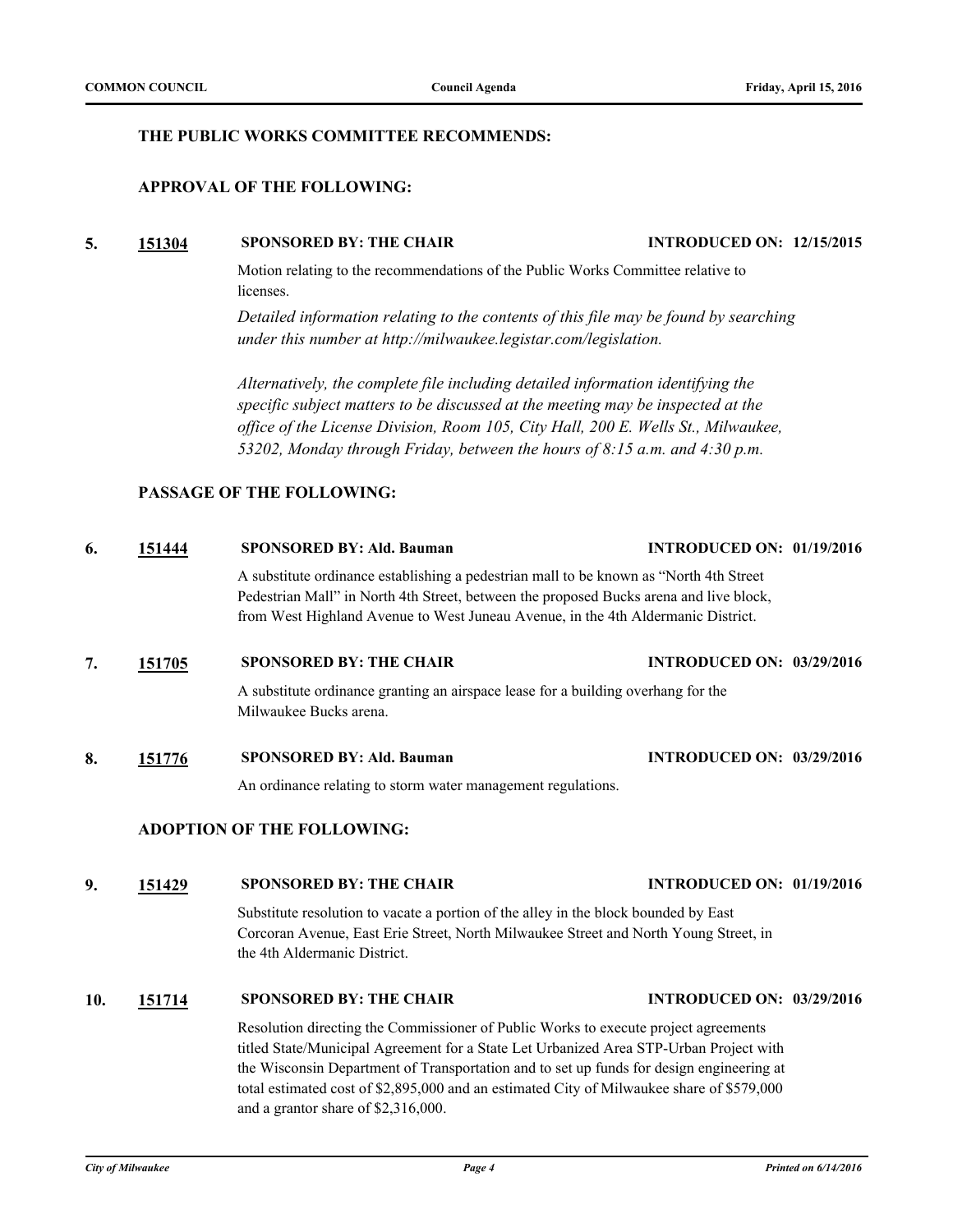|     | <b>COMMON COUNCIL</b> | <b>Council Agenda</b>                                                                                                                                                                                                                                                                                                                                                                                                                                                                                                                          | Friday, April 15, 2016           |
|-----|-----------------------|------------------------------------------------------------------------------------------------------------------------------------------------------------------------------------------------------------------------------------------------------------------------------------------------------------------------------------------------------------------------------------------------------------------------------------------------------------------------------------------------------------------------------------------------|----------------------------------|
| 11. | <u>151715</u>         | <b>SPONSORED BY: THE CHAIR</b>                                                                                                                                                                                                                                                                                                                                                                                                                                                                                                                 | <b>INTRODUCED ON: 03/29/2016</b> |
|     |                       | Resolution relative to acceptance and funding of a Clean Fleet Emissions Reduction<br>Initiative Grant.                                                                                                                                                                                                                                                                                                                                                                                                                                        |                                  |
| 12. | <u>151723</u>         | <b>SPONSORED BY: Ald. Bohl</b>                                                                                                                                                                                                                                                                                                                                                                                                                                                                                                                 | <b>INTRODUCED ON: 03/29/2016</b> |
|     |                       | Resolution authorizing the Commissioner of Public Works to petition the Milwaukee<br>Metropolitan Sewerage District to take jurisdiction over the lower estuary portions of the<br>Milwaukee River, Menomonee River, the Kinnickinnic River, the South Menomonee<br>Canal, and the Burnham Canal.                                                                                                                                                                                                                                              |                                  |
| 13. | <u>151728</u>         | <b>SPONSORED BY: THE CHAIR</b>                                                                                                                                                                                                                                                                                                                                                                                                                                                                                                                 | <b>INTRODUCED ON: 03/29/2016</b> |
|     |                       | Resolution authorizing the Commissioner of Public Works to execute a Project Agreement<br>titled "State-Municipal Agreement for a State - Let Highway Project" with the Wisconsin<br>Department of Transportation for the reconstruction of the Chase Avenue (STH 38)<br>Bridge over the Union Pacific Railroad with Federal and State aid under the State Trunk<br>Highway Program and to fund the preliminary engineering estimate of \$575,000 of which<br>\$143,750 is the City of Milwaukee's share and \$431,250 is the grantor's share. |                                  |
| 14. | 151744                | <b>SPONSORED BY: THE CHAIR</b>                                                                                                                                                                                                                                                                                                                                                                                                                                                                                                                 | <b>INTRODUCED ON: 03/29/2016</b> |
|     |                       | Substitute resolution determining it necessary to make various assessable public<br>improvements at various locations and appropriating funds for these purposes with the<br>City engineering cost estimated to be \$17,300 for a total estimated cost of these projects<br>being \$1,035,000.                                                                                                                                                                                                                                                 |                                  |
| 15. | 151745                | <b>SPONSORED BY: THE CHAIR</b>                                                                                                                                                                                                                                                                                                                                                                                                                                                                                                                 | <b>INTRODUCED ON: 03/29/2016</b> |
|     |                       | Substitute resolution approving the construction of a public improvement project and<br>appropriating funds for this purpose with the City cost of the project approved by this<br>resolution is estimated to be \$1,850,000 for a total estimated cost of \$2,200,000.                                                                                                                                                                                                                                                                        |                                  |
| 16. | 151746                | <b>SPONSORED BY: THE CHAIR</b>                                                                                                                                                                                                                                                                                                                                                                                                                                                                                                                 | <b>INTRODUCED ON: 03/29/2016</b> |
|     |                       | Substitute resolution determining it necessary to make various nonassessable public<br>improvements at various locations and appropriating funds for these purposes with the<br>City engineering cost estimated to be \$690,000 for a total estimated cost of these projects<br>being \$19,153,000.                                                                                                                                                                                                                                            |                                  |
| 17. | 151747                | <b>SPONSORED BY: THE CHAIR</b>                                                                                                                                                                                                                                                                                                                                                                                                                                                                                                                 | <b>INTRODUCED ON: 03/29/2016</b> |
|     |                       | Substitute resolution approving construction of nonassessable public improvements at<br>various locations and appropriating funds for these purposes with the City construction<br>cost estimated to be \$6,517,305 for a total estimated cost of these projects being<br>\$11,195,000.                                                                                                                                                                                                                                                        |                                  |
| 18. | <u>151748</u>         | <b>SPONSORED BY: THE CHAIR</b>                                                                                                                                                                                                                                                                                                                                                                                                                                                                                                                 | <b>INTRODUCED ON: 03/29/2016</b> |
|     |                       | Resolution approving a lease between the City of Milwaukee and the Wisconsin Center<br>District for the North 4th Street pedestrian mall, in the 4th aldermanic district.                                                                                                                                                                                                                                                                                                                                                                      |                                  |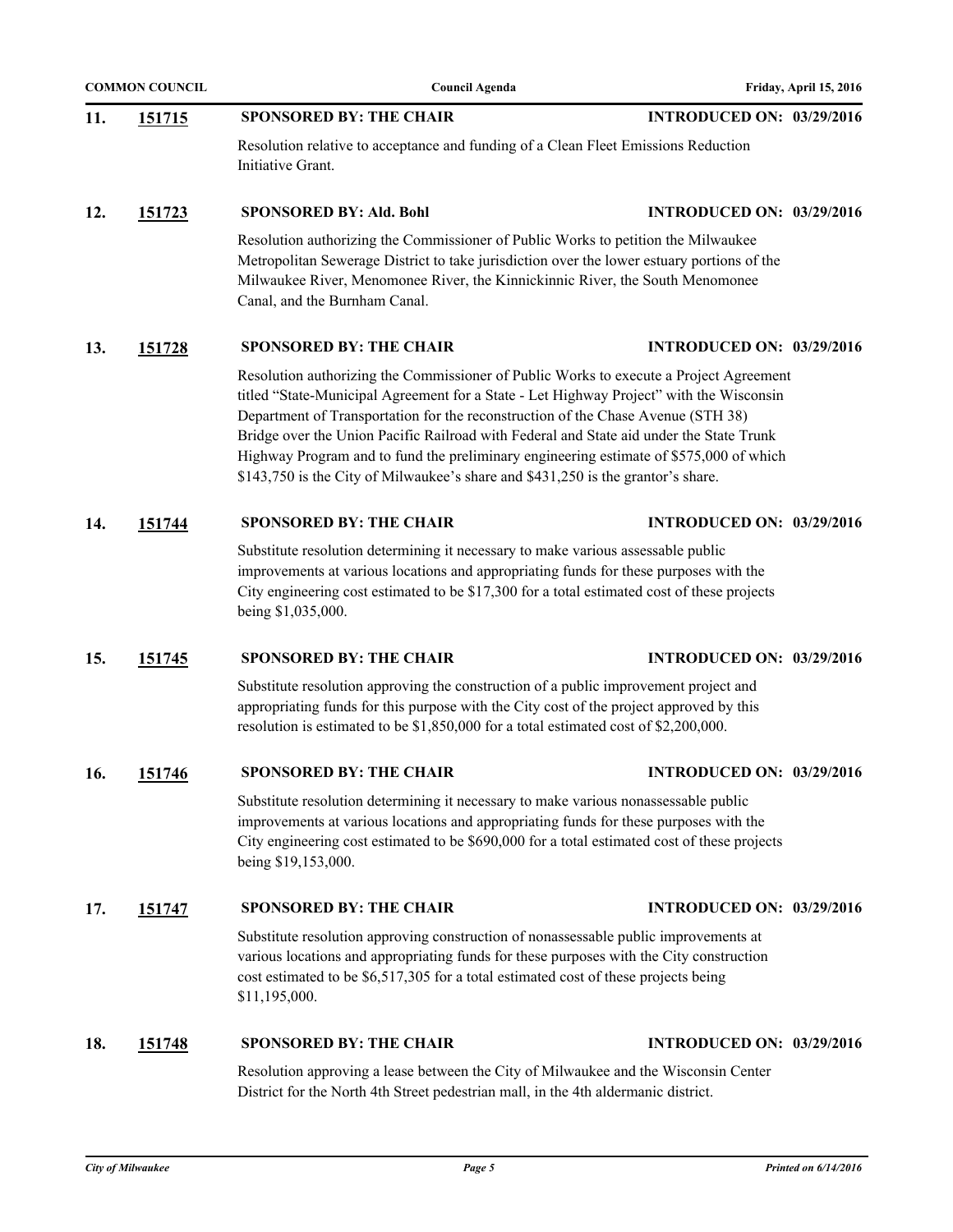| <b>COMMON COUNCIL</b> |               | <b>Council Agenda</b><br>Friday, April 15, 2016                                                                                                                                                                                                                                                                                                                                                                                                                                                                                                                                                                                                                                                                                                           |                                  |
|-----------------------|---------------|-----------------------------------------------------------------------------------------------------------------------------------------------------------------------------------------------------------------------------------------------------------------------------------------------------------------------------------------------------------------------------------------------------------------------------------------------------------------------------------------------------------------------------------------------------------------------------------------------------------------------------------------------------------------------------------------------------------------------------------------------------------|----------------------------------|
| 19.                   | <u>151752</u> | <b>SPONSORED BY: THE CHAIR</b>                                                                                                                                                                                                                                                                                                                                                                                                                                                                                                                                                                                                                                                                                                                            | <b>INTRODUCED ON: 03/29/2016</b> |
|                       |               | Resolution approving a 2016 Three-Year Harbor Statement of Intentions for the Port of<br>Milwaukee                                                                                                                                                                                                                                                                                                                                                                                                                                                                                                                                                                                                                                                        |                                  |
| 20.                   | <u>151772</u> | <b>SPONSORED BY: THE CHAIR</b>                                                                                                                                                                                                                                                                                                                                                                                                                                                                                                                                                                                                                                                                                                                            | <b>INTRODUCED ON: 03/29/2016</b> |
|                       |               | Substitute resolution relative to amending the space agreement between the City of<br>Milwaukee and the Board of Regents of the University of Wisconsin System on behalf of<br>the University of Wisconsin-Milwaukee, Joseph J. Zilber School of Public Health.                                                                                                                                                                                                                                                                                                                                                                                                                                                                                           |                                  |
| 21.                   | <u>151773</u> | <b>INTRODUCED ON: 03/29/2016</b>                                                                                                                                                                                                                                                                                                                                                                                                                                                                                                                                                                                                                                                                                                                          |                                  |
|                       |               | Substitute resolution authorizing the City of Milwaukee to license office space to<br>Wisconsin Alliance for Women's Health, Inc. in the University of Wisconsin-Milwaukee,<br>Joseph J. Zilber School of Public Health to implement the Providers and Teens<br>Communicating for Health ("PATCH") program.<br>Analysis<br>This resolution authorizes the City of Milwaukee to enter into a license agreement with<br>Wisconsin Alliance for Women's Health, Inc. allowing them to enter and occupy cubicles<br>210J and 210K on the second floor of the University of Wisconsin-Milwaukee's Zilber<br>School of Public Health to accomplish administrative processes necessary to implement<br>the Providers and Teens Communicating for Health program. |                                  |
| 22.                   | 151774        | <b>SPONSORED BY: THE CHAIR</b>                                                                                                                                                                                                                                                                                                                                                                                                                                                                                                                                                                                                                                                                                                                            | <b>INTRODUCED ON: 03/29/2016</b> |
|                       |               | Substitute resolution authorizing the City of Milwaukee to license office space to Diverse<br>& Resilient, Inc. in the Northwest Health Center for the purpose of expanding testing<br>services for HIV and sexually transmitted diseases.                                                                                                                                                                                                                                                                                                                                                                                                                                                                                                                |                                  |
| 23.                   | 151778        | <b>SPONSORED BY: Ald. Bauman</b>                                                                                                                                                                                                                                                                                                                                                                                                                                                                                                                                                                                                                                                                                                                          | <b>INTRODUCED ON: 03/29/2016</b> |
|                       |               | Substitute resolution authorizing the issuance of a street occupancy permit to Mortenson<br>Construction for work at the new Milwaukee Buck's arena.                                                                                                                                                                                                                                                                                                                                                                                                                                                                                                                                                                                                      |                                  |
| 24.                   | 151779        | <b>SPONSORED BY: Ald. Bauman</b>                                                                                                                                                                                                                                                                                                                                                                                                                                                                                                                                                                                                                                                                                                                          | <b>INTRODUCED ON: 03/29/2016</b> |
|                       |               | Resolution authorizing the issuance of a street occupancy permit to Balistrieri<br>Environmental & Development Inc. for work at 1009 West Juneau Avenue.                                                                                                                                                                                                                                                                                                                                                                                                                                                                                                                                                                                                  |                                  |
| 25.                   | <u>151781</u> | <b>SPONSORED BY: THE CHAIR</b>                                                                                                                                                                                                                                                                                                                                                                                                                                                                                                                                                                                                                                                                                                                            | <b>INTRODUCED ON: 03/29/2016</b> |
|                       |               | Resolution authorizing the proper City officials to execute Sewer Easement Agreement<br>SE-2862 in vacated North 38th Street between West Highland Boulevard and vacated<br>West Linden Street, in the 15th Aldermanic District.                                                                                                                                                                                                                                                                                                                                                                                                                                                                                                                          |                                  |
| 26.                   | 151782        | <b>SPONSORED BY: THE CHAIR</b>                                                                                                                                                                                                                                                                                                                                                                                                                                                                                                                                                                                                                                                                                                                            | <b>INTRODUCED ON: 03/29/2016</b> |
|                       |               | Resolution authorizing the proper City officials to execute a Quit Claim Deed<br>(QCD-2865) document conveying sanitary and combined sewers located in vacated North<br>5th Street between West Highland Avenue and West Juneau Avenue and storm sewer<br>located in the easterly half of the east-west leg of the vacated alley bounded by North 5th<br>Street, West Juneau Avenue, North 4th Street and West Highland Avenue to Deer District<br>LLC, in the 4th Aldermanic District.                                                                                                                                                                                                                                                                   |                                  |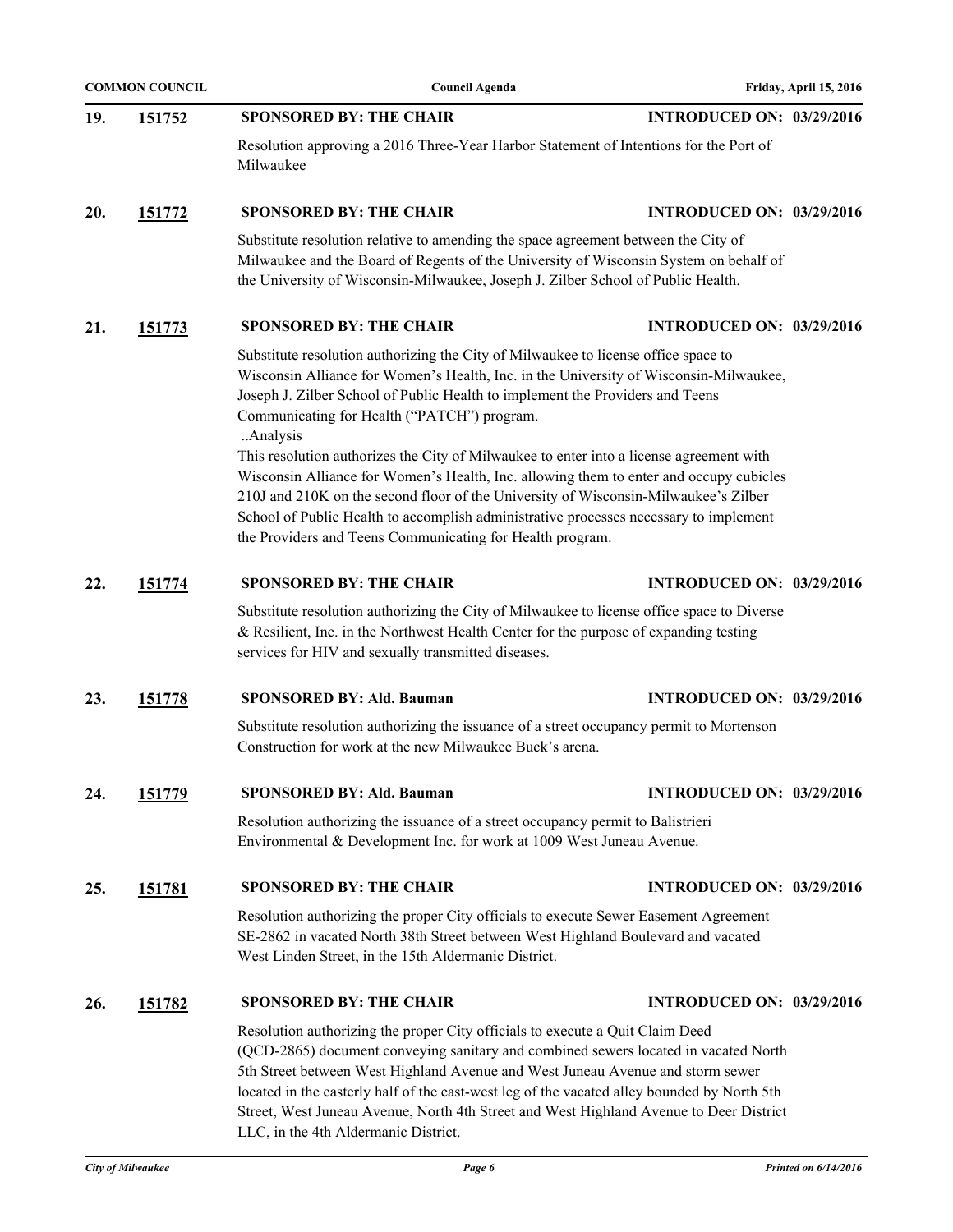## **27. [151791](http://milwaukee.legistar.com/gateway.aspx?m=l&id=43503) SPONSORED BY: Ald. Bauman INTRODUCED ON: 03/29/2016**

Resolution accepting the donation of a distressed, foreclosed house at 1254 North 24th Street in the Historic Lynden Hill neighborhood from US Bank NA for restoration using the Housing Infrastructure Preservation Fund, in the 4th Aldermanic District.

## **28. [151812](http://milwaukee.legistar.com/gateway.aspx?m=l&id=43529) SPONSORED BY: Ald. Kovac INTRODUCED ON: 03/29/2016**

Resolution authorizing the naming of North Edison Street between North Broadway extended and North Milwaukee Street as a private road, located in the 3rd Aldermanic District.

## **PLACING ON FILE THE FOLLOWING:**

#### **29. [141832](http://milwaukee.legistar.com/gateway.aspx?m=l&id=41284) SPONSORED BY: THE CHAIR INTRODUCED ON: 03/31/2015**

Resolution granting a special privilege to Stamm Land LLC for a code non-compliant awning in the public right-of-way for the premises at 117-121 West Pittsburgh Avenue, in the 12th Aldermanic District.

### **30. [150741](http://milwaukee.legistar.com/gateway.aspx?m=l&id=42266) SPONSORED BY: THE CHAIR INTRODUCED ON: 09/22/2015**

Resolution granting a special privilege to River Venture Partners I LLC for steps and barrier free access ramp in the public right-of-way for the premises at 1781 North Water Street, in the 3rd Aldermanic District.

## **31. [151184](http://milwaukee.legistar.com/gateway.aspx?m=l&id=42755) SPONSORED BY: THE CHAIR INTRODUCED ON: 11/24/2015**

Resolution to vacate North 4th Street between West Highland Avenue and West Juneau Avenue, in the 4th Aldermanic District.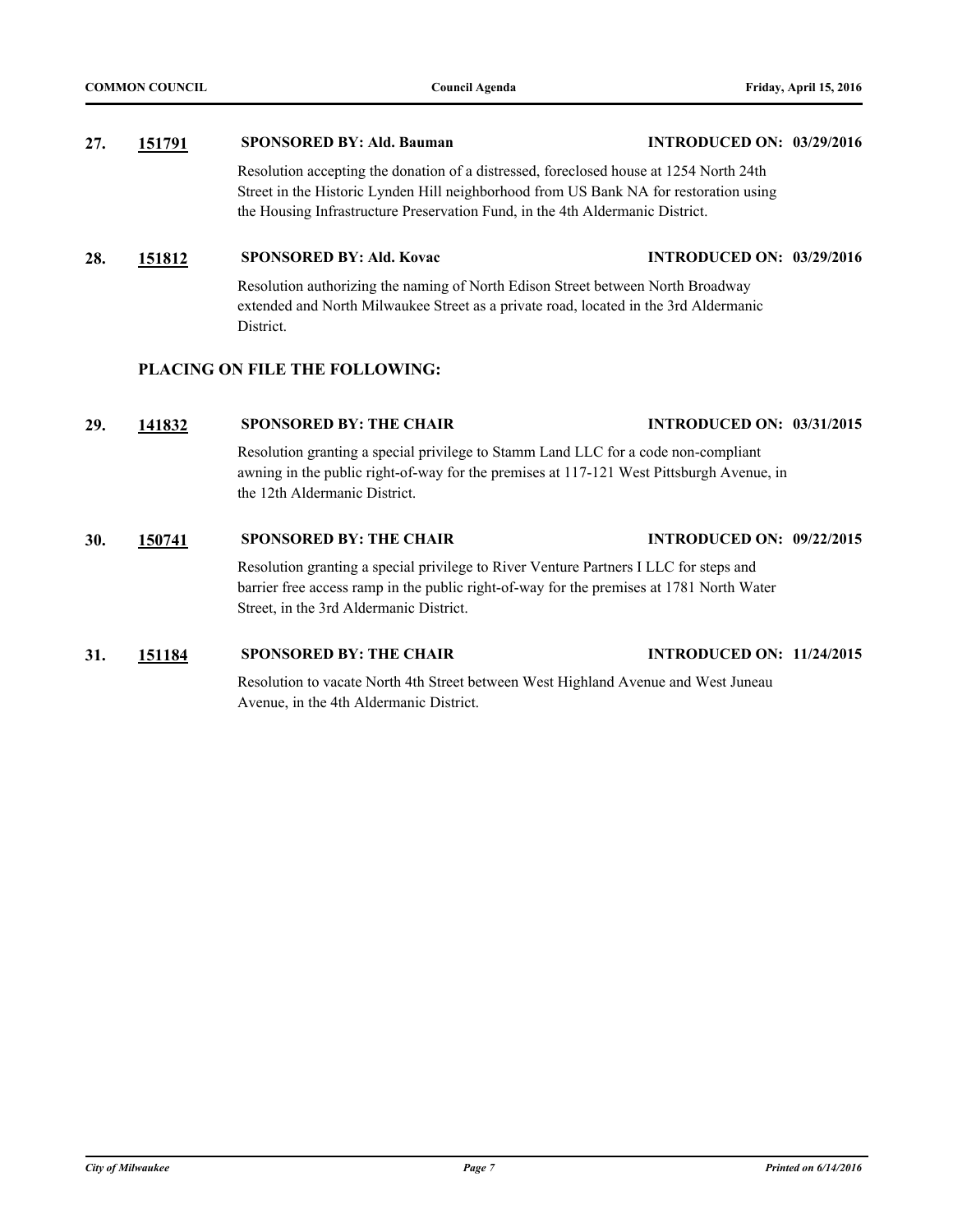## **THE FINANCE & PERSONNEL COMMITTEE RECOMMENDS:**

## **PASSAGE OF THE FOLLOWING:**

**32. [151767](http://milwaukee.legistar.com/gateway.aspx?m=l&id=43479) SPONSORED BY: THE CHAIR INTRODUCED ON: 03/29/2016** A substitute ordinance to further amend the 2016 rates of pay of offices and positions in the City Service. **33. [151768](http://milwaukee.legistar.com/gateway.aspx?m=l&id=43480) SPONSORED BY: THE CHAIR INTRODUCED ON: 03/29/2016**

A substitute ordinance to further amend the 2016 offices and positions in the City Service.

## **ADOPTION OF THE FOLLOWING:**

**34. [151534](http://milwaukee.legistar.com/gateway.aspx?m=l&id=43173) SPONSORED BY: THE CHAIR INTRODUCED ON: 02/09/2016**

Substitute resolution authorizing attendance at conventions, seminars and other travel.

**35. [151561](http://milwaukee.legistar.com/gateway.aspx?m=l&id=43201) SPONSORED BY: THE CHAIR INTRODUCED ON: 03/29/2016**

Substitute resolution directing the Department of Employee Relations to conduct a request-for-proposal process to select a vendor for the City's group life insurance benefit.

## **36. [151573](http://milwaukee.legistar.com/gateway.aspx?m=l&id=43218) SPONSORED BY: THE CHAIR INTRODUCED ON: 02/09/2016**

Substitute resolution rescinding reserved commitments and appropriating remaining funds from the 2015 Common Council Contingent Fund for the purpose of closing the 2015 financial books due to unanticipated shortfalls in current year operating expenses.

#### **37. [151574](http://milwaukee.legistar.com/gateway.aspx?m=l&id=43219) SPONSORED BY: THE CHAIR INTRODUCED ON: 02/09/2016**

Substitute resolution authorizing carryover of certain fund balances from 2015 to 2016 in accordance with Section 65.07(1)(p), Wisconsin Statutes.

## **38. [151757](http://milwaukee.legistar.com/gateway.aspx?m=l&id=43469) SPONSORED BY: THE CHAIR INTRODUCED ON: 03/29/2016**

Resolution relative to the acceptance and funding of the Universal Newborn Hearing Screening Program from the State of Wisconsin Department of Health Services.

**39. [151762](http://milwaukee.legistar.com/gateway.aspx?m=l&id=43474) SPONSORED BY: Ald. Murphy and Ald. Bauman INTRODUCED ON: 03/29/2016** Substitute resolution accepting a contribution to the City of Milwaukee from Ocwen Financial Corporation.

## **THE FOLLOWING FILES MAY BE REFERRED FROM A SPECIAL FINANCE AND PERSONNEL COMMITTEE MEETING TO BE HELD AT 8:30 A.M. ON FRIDAY, APRIL 15, 2016.**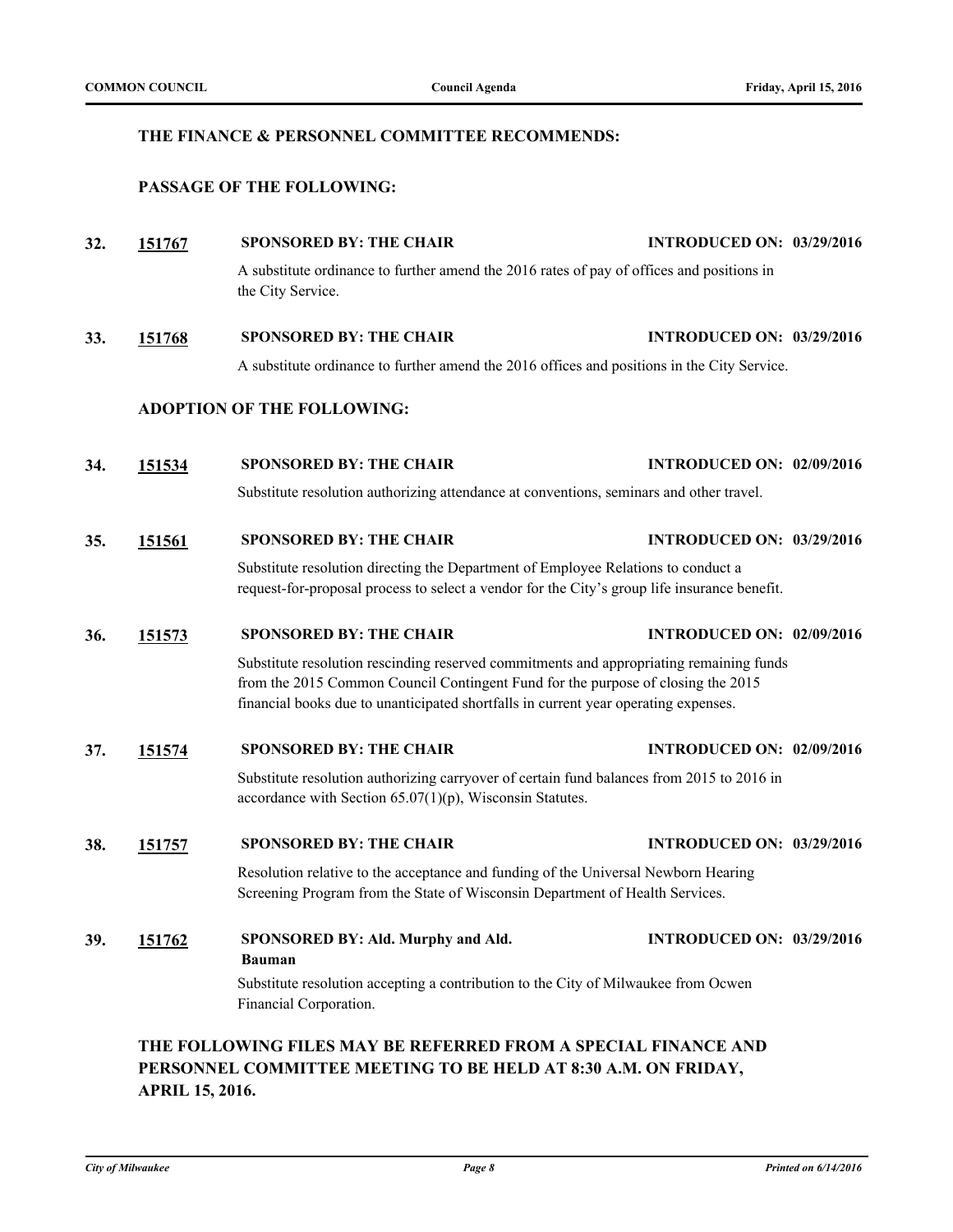|     | <b>COMMON COUNCIL</b> | <b>Council Agenda</b>                                                                                                                                                                                                                                                                                                                                                                                                                                                                                                                                                                                                                              |                                  | Friday, April 15, 2016 |
|-----|-----------------------|----------------------------------------------------------------------------------------------------------------------------------------------------------------------------------------------------------------------------------------------------------------------------------------------------------------------------------------------------------------------------------------------------------------------------------------------------------------------------------------------------------------------------------------------------------------------------------------------------------------------------------------------------|----------------------------------|------------------------|
| 40. | 151243                | <b>SPONSORED BY: THE CHAIR</b>                                                                                                                                                                                                                                                                                                                                                                                                                                                                                                                                                                                                                     | <b>INTRODUCED ON: 12/15/2015</b> |                        |
|     |                       | Resolution approving the form of the Preliminary Official Statement used in connection<br>with the sale of City of Milwaukee debt.                                                                                                                                                                                                                                                                                                                                                                                                                                                                                                                 |                                  |                        |
| 41. | 151736                | <b>SPONSORED BY: THE CHAIR</b>                                                                                                                                                                                                                                                                                                                                                                                                                                                                                                                                                                                                                     | <b>INTRODUCED ON: 03/29/2016</b> |                        |
|     |                       | Resolution authorizing the Commissioner of Public Works to execute a revised project<br>agreement titled "State and Municipal Agreement for a State-Let Highway Project" with<br>the Wisconsin Department of Transportation for the improvement of traffic signals on<br>West Forest Home Avenue and South 27th Street at six Connecting Highway<br>Intersections, with 90% State and Federal aid, under the Highway Safety Improvement<br>Program; with an estimated total project cost of \$1,089,350, which is an increase in<br>construction cost of \$134,450, of which the City's share is \$13,445 and the Grantor's<br>share is \$121,005. |                                  |                        |
| 42. | 151818                | SPONSORED BY: Ald. Hamilton and Ald.<br>Perez                                                                                                                                                                                                                                                                                                                                                                                                                                                                                                                                                                                                      | <b>INTRODUCED ON: 03/29/2016</b> |                        |
|     |                       | Substitute resolution relating to the Milwaukee Public Schools Career Plus Coordinators<br>work-plan.                                                                                                                                                                                                                                                                                                                                                                                                                                                                                                                                              |                                  |                        |
|     |                       | PLACING ON FILE THE FOLLOWING:                                                                                                                                                                                                                                                                                                                                                                                                                                                                                                                                                                                                                     |                                  |                        |
| 43. | 141799                | <b>SPONSORED BY: THE CHAIR</b>                                                                                                                                                                                                                                                                                                                                                                                                                                                                                                                                                                                                                     | <b>INTRODUCED ON: 03/31/2015</b> |                        |
|     |                       | Communication from the Milwaukee Police Department relating to the MPD State Asset<br>Forfeiture Program.                                                                                                                                                                                                                                                                                                                                                                                                                                                                                                                                          |                                  |                        |
| 44. | 141800                | <b>SPONSORED BY: THE CHAIR</b>                                                                                                                                                                                                                                                                                                                                                                                                                                                                                                                                                                                                                     | <b>INTRODUCED ON: 03/31/2015</b> |                        |
|     |                       | Communication from the Milwaukee Police Department relating to the Milwaukee<br>Metropolitan Drug Enforcement Group State Asset Forfeiture Program.                                                                                                                                                                                                                                                                                                                                                                                                                                                                                                |                                  |                        |
| 45. | 151696                | <b>SPONSORED BY: THE CHAIR</b>                                                                                                                                                                                                                                                                                                                                                                                                                                                                                                                                                                                                                     | <b>INTRODUCED ON: 03/01/2016</b> |                        |
|     |                       | Communication from the Milwaukee Police Department relating to the Asset Forfeiture<br>Sharing Program.                                                                                                                                                                                                                                                                                                                                                                                                                                                                                                                                            |                                  |                        |
| 46. | 151769                | <b>SPONSORED BY: THE CHAIR</b>                                                                                                                                                                                                                                                                                                                                                                                                                                                                                                                                                                                                                     | <b>INTRODUCED ON: 03/29/2016</b> |                        |
|     |                       | Communication from the Department of Employee Relations relating to amending the<br>2016 Salary Ordinance relative to clerical and administrative corrections.                                                                                                                                                                                                                                                                                                                                                                                                                                                                                     |                                  |                        |
| 47. | 151777                | <b>SPONSORED BY: THE CHAIR</b>                                                                                                                                                                                                                                                                                                                                                                                                                                                                                                                                                                                                                     | <b>INTRODUCED ON: 03/29/2016</b> |                        |
|     |                       | Communication from the City Treasurer transmitting the 2016 list of authorized public<br>depositories and security broker/dealers and the 2015 general fund annual investment<br>reports.                                                                                                                                                                                                                                                                                                                                                                                                                                                          |                                  |                        |
|     |                       |                                                                                                                                                                                                                                                                                                                                                                                                                                                                                                                                                                                                                                                    |                                  |                        |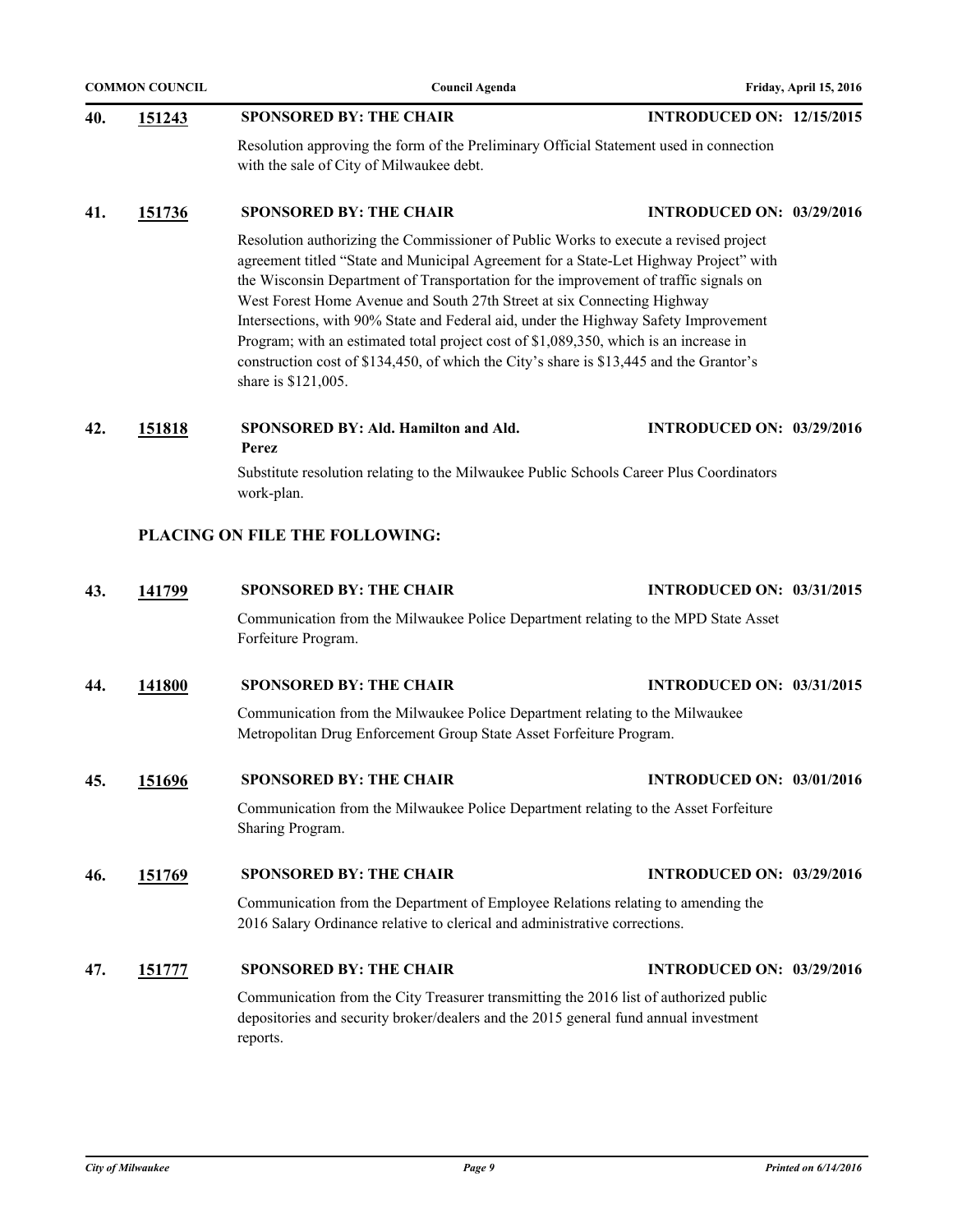## **THE JUDICIARY & LEGISLATION COMMITTEE RECOMMENDS:**

## **ADOPTION OF THE FOLLOWING:**

| 48. | 150533 | <b>SPONSORED BY: THE CHAIR</b>                                                                                                                                                                                                                                     | <b>INTRODUCED ON: 09/01/2015</b> |  |
|-----|--------|--------------------------------------------------------------------------------------------------------------------------------------------------------------------------------------------------------------------------------------------------------------------|----------------------------------|--|
|     |        | Substitute resolution authorizing the return of real estate located at 3501-3511 W. North<br>Avenue in the 15th Aldermanic District to its former owner New Covenant 3501<br>Commercial LLC.                                                                       |                                  |  |
| 49. | 151537 | <b>SPONSORED BY: THE CHAIR</b>                                                                                                                                                                                                                                     | <b>INTRODUCED ON: 02/09/2016</b> |  |
|     |        | Resolution authorizing the denial of claims for alleged unlawful and alleged excessive tax<br>assessments filed with the City of Milwaukee.                                                                                                                        |                                  |  |
| 50. | 151643 | <b>SPONSORED BY: THE CHAIR</b>                                                                                                                                                                                                                                     | <b>INTRODUCED ON: 03/01/2016</b> |  |
|     |        | Substitute resolution relating to the appeal of Doug Dralle for property damage.                                                                                                                                                                                   |                                  |  |
| 51. | 151703 | <b>SPONSORED BY: THE CHAIR</b>                                                                                                                                                                                                                                     | <b>INTRODUCED ON: 03/29/2016</b> |  |
|     |        | Substitute resolution authorizing the return of real estate located at 5140 N. 32nd Street in<br>the 1st Aldermanic District to its former owner John J. Cook.                                                                                                     |                                  |  |
| 52. | 151722 | <b>SPONSORED BY: THE CHAIR</b>                                                                                                                                                                                                                                     | <b>INTRODUCED ON: 03/29/2016</b> |  |
|     |        | Substitute resolution authorizing the return of real estate located at 3814 N. 13th Street in<br>the 6th Aldermanic District to its former owner Rosetta Perry.                                                                                                    |                                  |  |
| 53. | 151734 | <b>SPONSORED BY: THE CHAIR</b>                                                                                                                                                                                                                                     | <b>INTRODUCED ON: 03/29/2016</b> |  |
|     |        | Resolution cancelling real estate taxes levied against certain parcels bearing various key<br>numbers on the 2014 and 2015 tax rolls, plus interest applicable to date of repayment, if<br>appropriate.                                                            |                                  |  |
| 54. | 151739 | <b>SPONSORED BY: THE CHAIR</b>                                                                                                                                                                                                                                     | <b>INTRODUCED ON: 03/29/2016</b> |  |
|     |        | Resolution to cancel real estate taxes levied against certain parcel identified by tax key<br>number 423-0032-000-1, 3757 W. Milwaukee Road, (Ingeteam Inc), on the 2014<br>manufacturing tax roll, plus interest applicable to date of repayment, if appropriate. |                                  |  |
| 55. | 151741 | <b>SPONSORED BY: THE CHAIR</b>                                                                                                                                                                                                                                     | <b>INTRODUCED ON: 03/29/2016</b> |  |
|     |        | Substitute resolution authorizing the return of real estate located at 2879 N 41st Street in<br>the 15th Aldermanic District to its former owner Sandra E. Penman.                                                                                                 |                                  |  |
|     |        | PLACING ON FILE THE FOLLOWING:                                                                                                                                                                                                                                     |                                  |  |

## **56. [081378](http://milwaukee.legistar.com/gateway.aspx?m=l&id=28737) SPONSORED BY: Ald. Bohl INTRODUCED ON: 01/16/2009**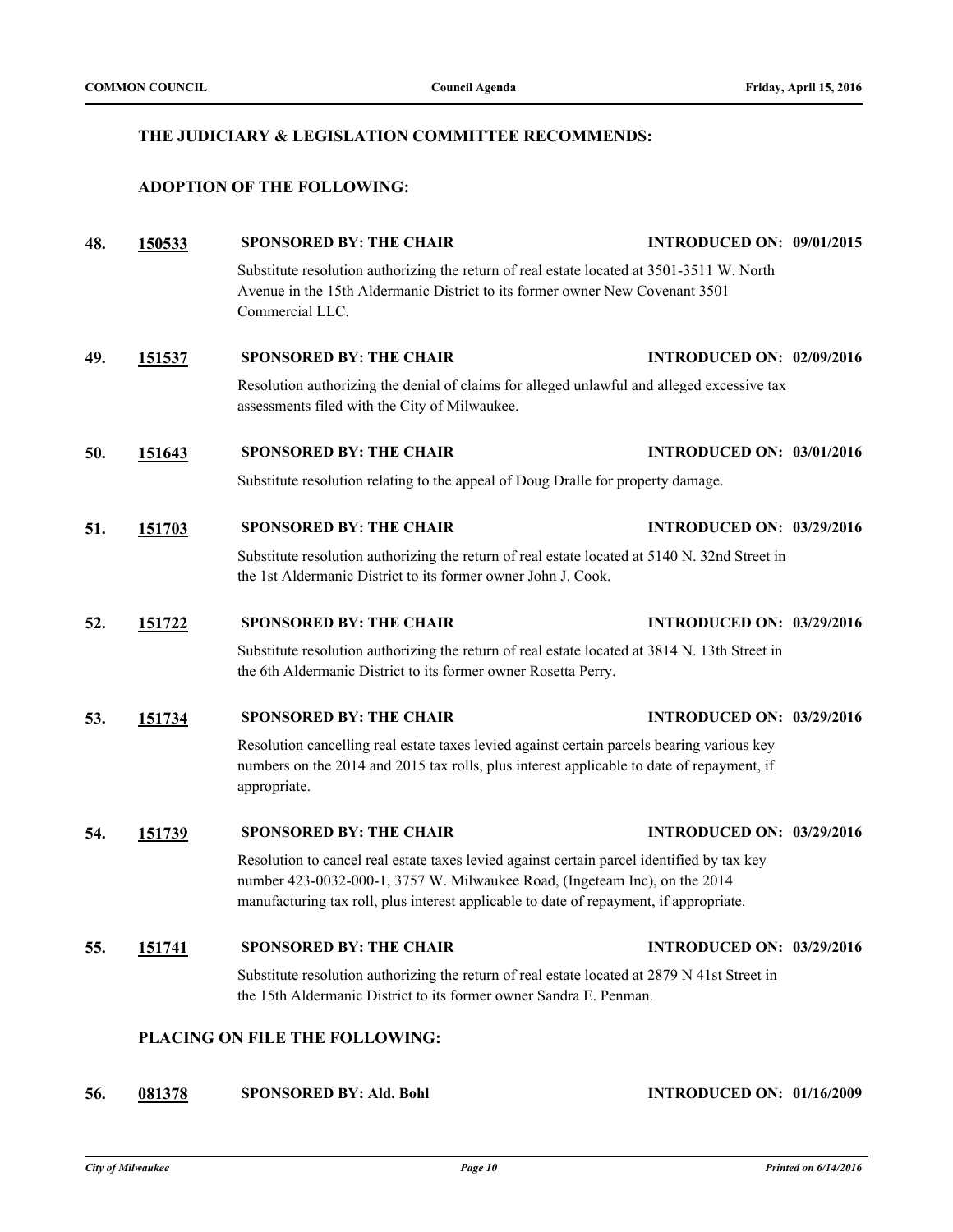| <b>COMMON COUNCIL</b> |               | <b>Council Agenda</b>                                                                                                                                                                                                                                                                                                                                                                                                                                                                                                                                 | Friday, April 15, 2016           |
|-----------------------|---------------|-------------------------------------------------------------------------------------------------------------------------------------------------------------------------------------------------------------------------------------------------------------------------------------------------------------------------------------------------------------------------------------------------------------------------------------------------------------------------------------------------------------------------------------------------------|----------------------------------|
|                       |               | Substitute resolution directing the Intergovernmental Relations Division-Department of<br>Administration to seek introduction and passage of state legislation amending provisions<br>relating to a First Class City School System to create a citywide elective position of Chief<br>Executive Officer and abolish the position of Superintendent of Schools, and establish the<br>terms of office of both School Board members and the Chief Executive Officer to run and<br>expire concurrently with those of the city's Mayor and Common Council. |                                  |
| 57.                   | 090617        | <b>SPONSORED BY: Ald. Kovac</b>                                                                                                                                                                                                                                                                                                                                                                                                                                                                                                                       | <b>INTRODUCED ON: 09/01/2009</b> |
|                       |               | Resolution directing the Intergovernmental Relations Division - Department of<br>Administration to seek introduction and passage of state legislation to allow the election<br>of the members of the Milwaukee Public Schools' Board of Directors, City of Milwaukee<br>Municipal Court judges, and the State Superintendent of Public Instruction, coterminus<br>with the election of the City of Milwaukee's mayor and Common Council members.                                                                                                      |                                  |
| 58.                   | 130416        | SPONSORED BY: Ald. Hamilton and Ald.<br>Coggs                                                                                                                                                                                                                                                                                                                                                                                                                                                                                                         | <b>INTRODUCED ON: 07/02/2013</b> |
|                       |               | An ordinance relating to the organization and structure of the social development<br>commission.                                                                                                                                                                                                                                                                                                                                                                                                                                                      |                                  |
| 59.                   | 131525        | <b>SPONSORED BY: Ald. Murphy</b>                                                                                                                                                                                                                                                                                                                                                                                                                                                                                                                      | <b>INTRODUCED ON: 02/11/2014</b> |
|                       |               | Resolution relating to reporting of multidrug-resistant infections and other serious<br>healthcare-associated infections, and directing the Intergovernmental Relations<br>Division-Department of Administration, with the assistance of the Health Department, to<br>seek changes in state law and policy to require reporting of certain infections to local<br>health officials.                                                                                                                                                                   |                                  |
| 60.                   | <u>131736</u> | <b>SPONSORED BY: THE CHAIR</b>                                                                                                                                                                                                                                                                                                                                                                                                                                                                                                                        | <b>INTRODUCED ON: 04/02/2014</b> |
|                       |               | Resolution relative to legislative bills.                                                                                                                                                                                                                                                                                                                                                                                                                                                                                                             |                                  |
| 61.                   | 140262        | <b>SPONSORED BY: Ald. Coggs</b>                                                                                                                                                                                                                                                                                                                                                                                                                                                                                                                       | <b>INTRODUCED ON: 06/03/2014</b> |
|                       |               | Resolution relating to continuing and expanding City voter registration activities and<br>opportunities.                                                                                                                                                                                                                                                                                                                                                                                                                                              |                                  |
| 62.                   | 140483        | SPONSORED BY: Ald. Zielinski                                                                                                                                                                                                                                                                                                                                                                                                                                                                                                                          | <b>INTRODUCED ON: 06/24/2014</b> |
|                       |               | Resolution urging full enforcement of U.S. international trade laws relating to steel<br>imports.                                                                                                                                                                                                                                                                                                                                                                                                                                                     |                                  |
| 63.                   | 140761        | <b>SPONSORED BY: Ald. Kovac</b>                                                                                                                                                                                                                                                                                                                                                                                                                                                                                                                       | <b>INTRODUCED ON: 09/03/2014</b> |
|                       |               | Resolution relating to change in state law concerning possession of marijuana.                                                                                                                                                                                                                                                                                                                                                                                                                                                                        |                                  |
| 64.                   | <u>141181</u> | <b>SPONSORED BY: Ald. Stamper</b>                                                                                                                                                                                                                                                                                                                                                                                                                                                                                                                     | <b>INTRODUCED ON: 11/05/2014</b> |
|                       |               | Resolution directing the Department of Administration-Intergovernmental Relations<br>Division and the Common Council's Legislative Coordinator to seek introduction and<br>passage of state legislation relating to traffic photo enhancement systems.                                                                                                                                                                                                                                                                                                |                                  |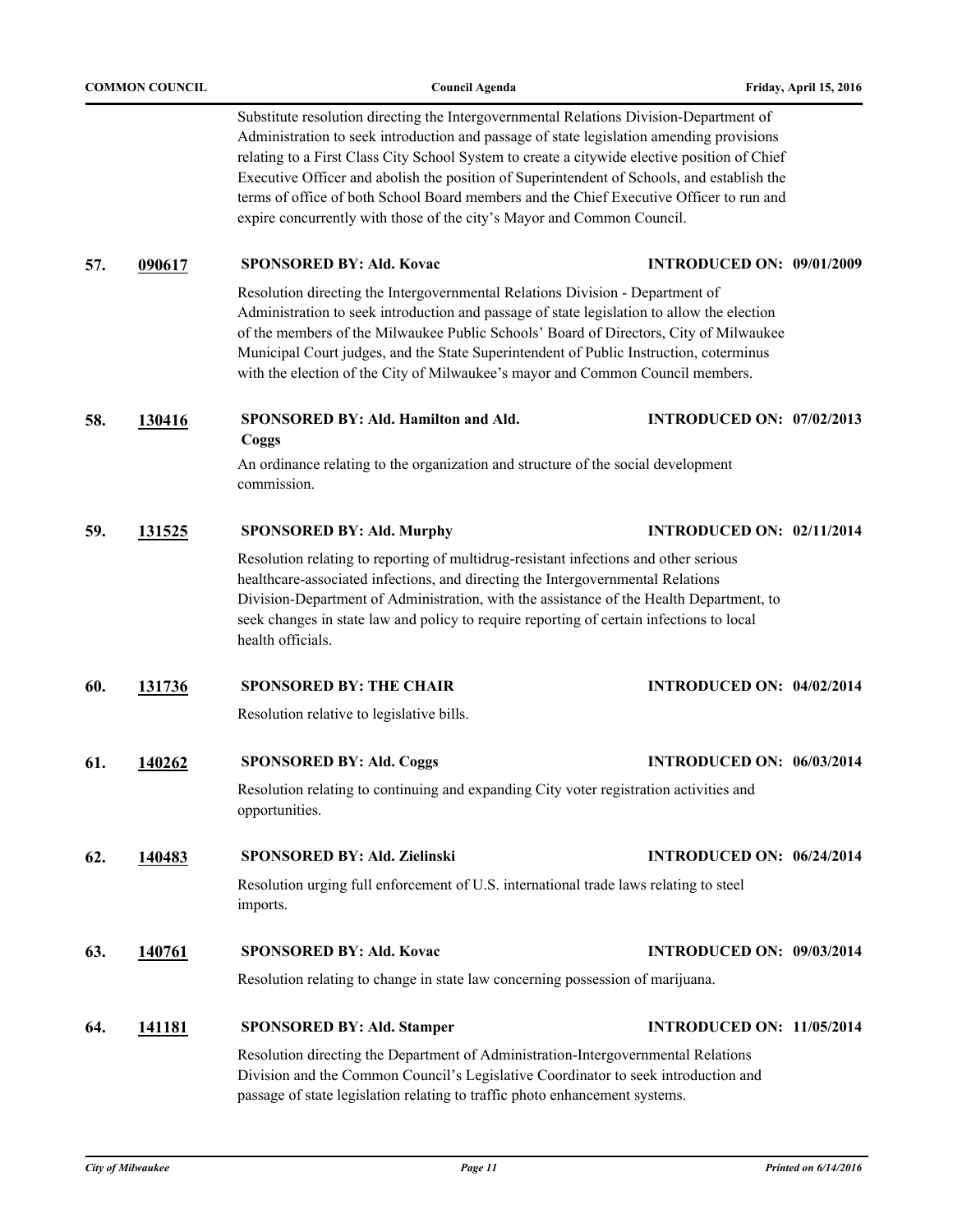|     | <b>COMMON COUNCIL</b> | <b>Council Agenda</b>                                                                                                                                                       | Friday, April 15, 2016           |
|-----|-----------------------|-----------------------------------------------------------------------------------------------------------------------------------------------------------------------------|----------------------------------|
| 65. | 141295                | <b>SPONSORED BY: Ald. Hamilton</b>                                                                                                                                          | <b>INTRODUCED ON: 11/25/2014</b> |
|     |                       | Resolution relating to Office of the City Treasurer communications directed to delinquent<br>taxpayers.                                                                     |                                  |
| 66. | 141312                | <b>SPONSORED BY: Ald. Murphy</b>                                                                                                                                            | <b>INTRODUCED ON: 11/25/2014</b> |
|     |                       | Resolution expressing the City of Milwaukee's position on the State of Wisconsin's plans<br>for reconstruction of the Interstate 94 corridor between 16th and 70th Streets. |                                  |
| 67. | 141484                | <b>SPONSORED BY: THE CHAIR</b>                                                                                                                                              | <b>INTRODUCED ON: 01/21/2015</b> |
|     |                       | Substitute resolution relative to various legislative bill.                                                                                                                 |                                  |
| 68. | 150220                | <b>SPONSORED BY: THE CHAIR</b>                                                                                                                                              | <b>INTRODUCED ON: 06/02/2015</b> |
|     |                       | Resolution relative to legislative bills.                                                                                                                                   |                                  |
| 69. | 151506                | <b>SPONSORED BY: THE CHAIR</b>                                                                                                                                              | <b>INTRODUCED ON: 02/09/2016</b> |
|     |                       | Substitute resolution authorizing the return of real estate located at 2314 N. 15th Street in<br>the 15th Aldermanic District to its former owner Jantira Nakhapakorn.      |                                  |
| 70. | 151367                | <b>SPONSORED BY: THE CHAIR</b>                                                                                                                                              | <b>INTRODUCED ON: 01/19/2016</b> |
|     |                       | Substitute resolution authorizing the return of real estate located at 3702 N. 40th Street in<br>the 7th Aldermanic District to its former owner Larry Norwood.             |                                  |
|     |                       | DISALLOWANCE AND INDEFINITE POSTPONEMENT OF THE FOLLOWING:                                                                                                                  |                                  |
| 71. | 151626                | <b>SPONSORED BY: THE CHAIR</b>                                                                                                                                              | <b>INTRODUCED ON: 03/01/2016</b> |
|     |                       | Resolution relating to the appeal of Maria Russo for property damage.                                                                                                       |                                  |
|     |                       | (Committee vote: Four "ayes" and one "no")                                                                                                                                  |                                  |
| 72. | 151642                | <b>SPONSORED BY: THE CHAIR</b>                                                                                                                                              | <b>INTRODUCED ON: 03/01/2016</b> |
|     |                       | Resolution relating to the appeal of Mary Anderson-Gee for property damage and personal<br>injuries. (7th Aldermanic District)                                              |                                  |
| 73. | 151684                | <b>SPONSORED BY: THE CHAIR</b>                                                                                                                                              | <b>INTRODUCED ON: 03/01/2016</b> |
|     |                       | Resolution relating to the claim of Jessica Kellerhals, agent for State Farm Insurance on<br>behalf of Nicholas Stillings for property damage.                              |                                  |
| 74. | 151686                | <b>SPONSORED BY: THE CHAIR</b>                                                                                                                                              | <b>INTRODUCED ON: 03/01/2016</b> |
|     |                       | Resolution relating to the appeal of Cynthia Calderon for property damage. (8th<br>Aldermanic District)                                                                     |                                  |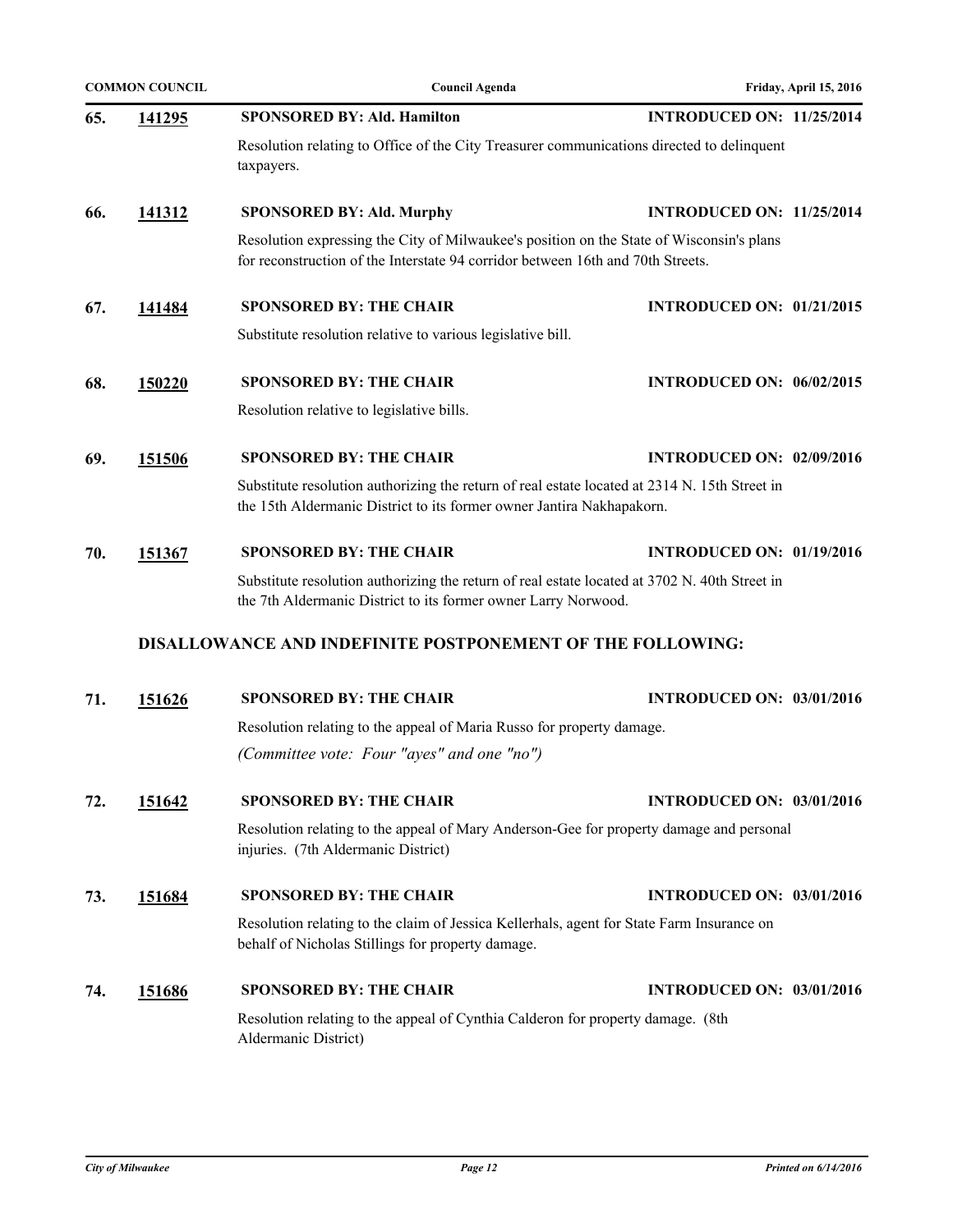## **THE PUBLIC SAFETY COMMITTEE RECOMMENDS:**

## **PASSAGE OF THE FOLLOWING:**

| 75. | 151571        | <b>SPONSORED BY: Ald. Donovan</b>                                                                                                                                                                                                                                                                                                                                                               | <b>INTRODUCED ON: 02/09/2016</b> |  |
|-----|---------------|-------------------------------------------------------------------------------------------------------------------------------------------------------------------------------------------------------------------------------------------------------------------------------------------------------------------------------------------------------------------------------------------------|----------------------------------|--|
|     |               | A substitute ordinance relating to residency restrictions for sex offenders.                                                                                                                                                                                                                                                                                                                    |                                  |  |
| 76. | 151740        | <b>SPONSORED BY: THE CHAIR</b>                                                                                                                                                                                                                                                                                                                                                                  | <b>INTRODUCED ON: 03/29/2016</b> |  |
|     |               | A substitute ordinance relating to parking controls.                                                                                                                                                                                                                                                                                                                                            |                                  |  |
| 77. | 151742        | <b>SPONSORED BY: THE CHAIR</b>                                                                                                                                                                                                                                                                                                                                                                  | <b>INTRODUCED ON: 03/29/2016</b> |  |
|     |               | A substitute ordinance relating to traffic controls.                                                                                                                                                                                                                                                                                                                                            |                                  |  |
| 78. | 151802        | <b>SPONSORED BY: Ald. Kovac</b>                                                                                                                                                                                                                                                                                                                                                                 | <b>INTRODUCED ON: 03/29/2016</b> |  |
|     |               | A substitute ordinance relating to residential daytime parking privileges in commuter<br>parking impacted areas.                                                                                                                                                                                                                                                                                |                                  |  |
|     |               | <b>ADOPTION OF THE FOLLOWING:</b>                                                                                                                                                                                                                                                                                                                                                               |                                  |  |
| 79. | 151691        | <b>SPONSORED BY: THE CHAIR</b>                                                                                                                                                                                                                                                                                                                                                                  | <b>INTRODUCED ON: 03/29/2016</b> |  |
|     |               | Resolution relative to acceptance and funding of a Wisconsin Internet Crimes Against<br>Children Grant.                                                                                                                                                                                                                                                                                         |                                  |  |
| 80. | 151731        | <b>SPONSORED BY: THE CHAIR</b>                                                                                                                                                                                                                                                                                                                                                                  | <b>INTRODUCED ON: 03/29/2016</b> |  |
|     |               | Substitute resolution relative to acceptance and funding of the Homeland Security<br>HAZMAT Radiological Equipment Grant from Wisconsin Department of Military<br>Affairs.                                                                                                                                                                                                                      |                                  |  |
| 81. | 151780        | SPONSORED BY: Ald. Witkowski                                                                                                                                                                                                                                                                                                                                                                    | <b>INTRODUCED ON: 03/29/2016</b> |  |
|     |               | Resolution relative to application, acceptance and funding of a Planning Grant from the<br>Federal Emergency Management Agency through the Wisconsin Division of Emergency<br>Management to update the All Hazard Mitigation Plan for the City of Milwaukee and to<br>enter into a Pre-Disaster Mitigation Program Assistance Agreement with the Wisconsin<br>Division of Emergency Management. |                                  |  |
| 82. | <u>151800</u> | <b>SPONSORED BY: THE CHAIR</b>                                                                                                                                                                                                                                                                                                                                                                  | <b>INTRODUCED ON: 03/29/2016</b> |  |
|     |               | Substitute resolution authorizing the Milwaukee Fire Department to enter into HIPAA<br>Business Associate Agreements on behalf of the City of Milwaukee.                                                                                                                                                                                                                                        |                                  |  |
|     |               | <b>CONFIRMATION OF THE FOLLOWING:</b>                                                                                                                                                                                                                                                                                                                                                           |                                  |  |

# **83. [151732](http://milwaukee.legistar.com/gateway.aspx?m=l&id=43442) SPONSORED BY: THE CHAIR INTRODUCED ON: 03/29/2016**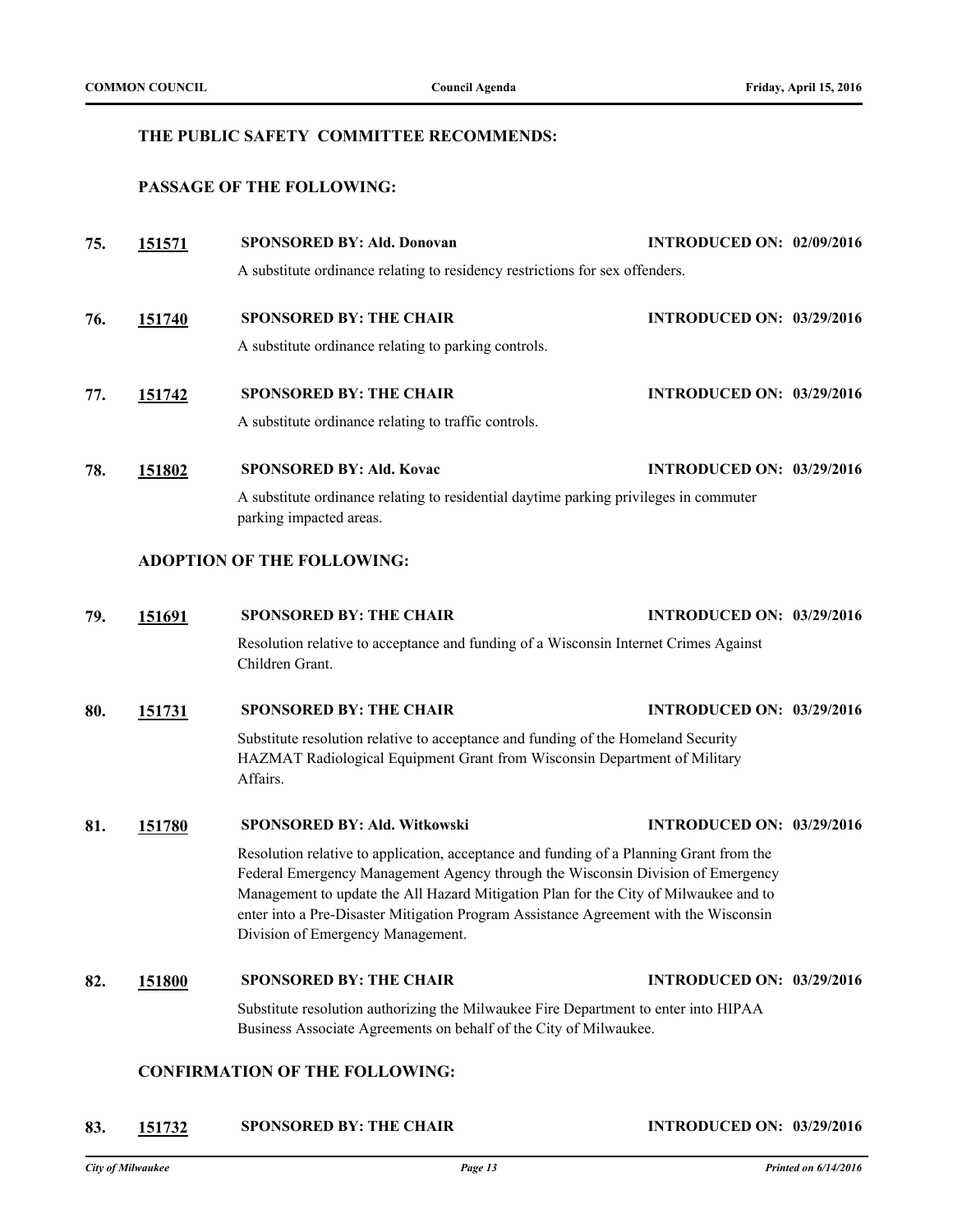Reappointment of Captain Aimee Obregon to the Milwaukee Commission on Domestic Violence and Sexual Assault by the Police Chief.

## **PLACING ON FILE THE FOLLOWING:**

## **84. [151572](http://milwaukee.legistar.com/gateway.aspx?m=l&id=43217) SPONSORED BY: THE CHAIR INTRODUCED ON: 02/09/2016**

Communication from the Health Department relating to the 2015-2016 Community Health Assessment.

## **85. [151729](http://milwaukee.legistar.com/gateway.aspx?m=l&id=43439) SPONSORED BY: THE CHAIR INTRODUCED ON: 03/29/2016**

Communication from the Milwaukee Police Department relating to a report regarding agreements for additional law enforcement services.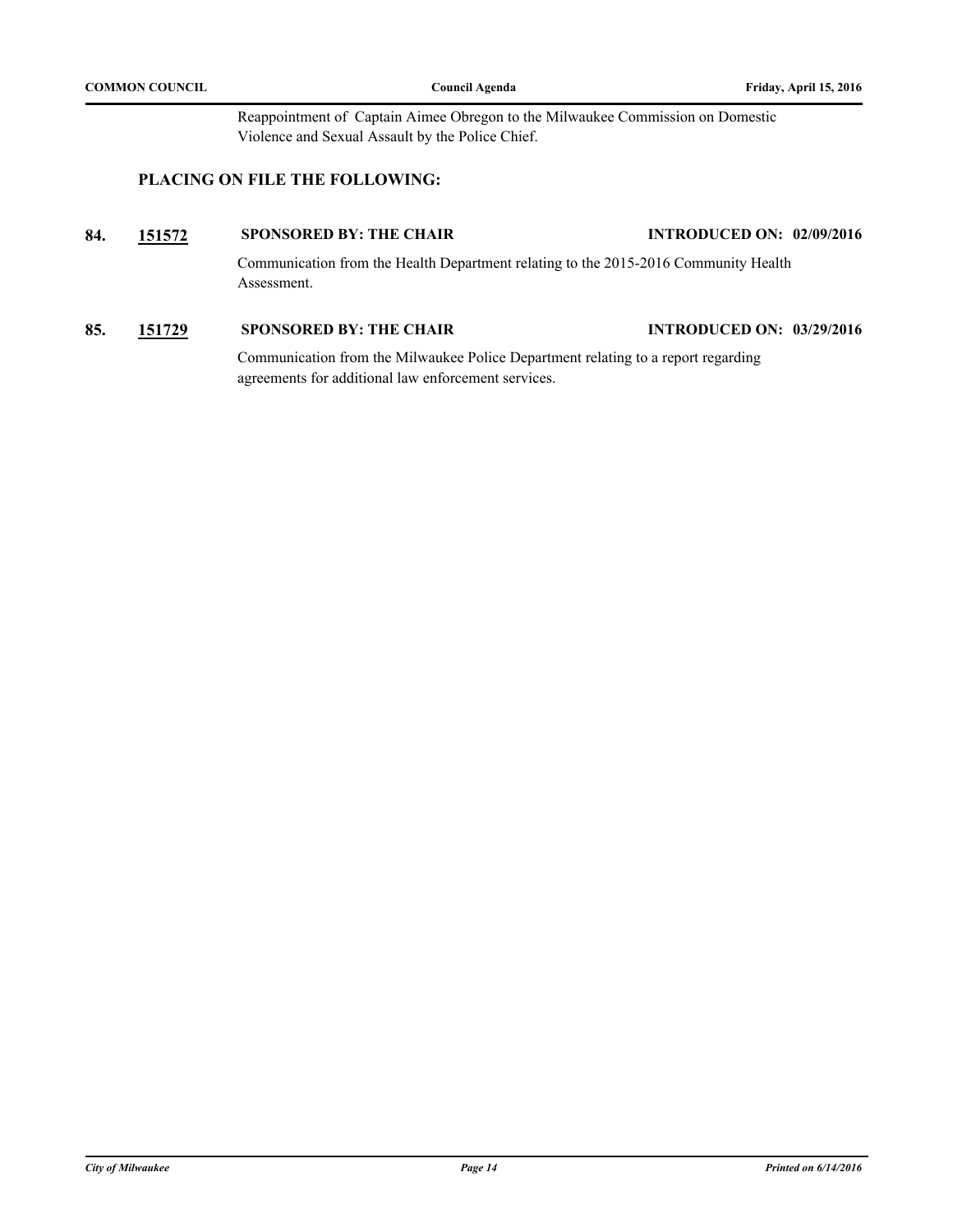## **THE ZONING, NEIGHBORHOODS & DEVELOPMENT COMMITTEE RECOMMENDS:**

## **PASSAGE OF THE FOLLOWING:**

**86. [151543](http://milwaukee.legistar.com/gateway.aspx?m=l&id=43182) SPONSORED BY: Ald. Puente INTRODUCED ON: 02/09/2016**

A substitute ordinance relating to a change in zoning from a Detailed Planned Development known as Walton's Calumet Square to Industrial-Light for the property located at 7701 West Calumet Road, on the south side of West Calumet Road, west of North 76th Street, in the 9th Aldermanic District.

#### **87. [151544](http://milwaukee.legistar.com/gateway.aspx?m=l&id=43183) SPONSORED BY: Ald. Bauman INTRODUCED ON: 02/09/2016**

A substitute ordinance relating to the change in zoning from Downtown-Office and Service and Industrial-Light to Institutional to accommodate development of Marquette University's Athletic Performance Research Center on properties located on the south side of West Michigan Street, west of North 6th Street, in the 4th Aldermanic District.

#### **88. [151670](http://milwaukee.legistar.com/gateway.aspx?m=l&id=43360) SPONSORED BY: Ald. Puente INTRODUCED ON: 03/01/2016**

A substitute ordinance relating to the establishment of a Development Incentive Zone known as Direct Supply for land located generally on the north and south sides of West Industrial Road, east of North 76th Street, in the 9th Aldermanic District.

### **89. [151709](http://milwaukee.legistar.com/gateway.aspx?m=l&id=43408) SPONSORED BY: THE CHAIR INTRODUCED ON: 03/01/2016**

A substitute ordinance creating a school building proposal review committee under s. 119.61(4)(d), Wis. Stats.

## **ADOPTION OF THE FOLLOWING:**

#### **90. [150467](http://milwaukee.legistar.com/gateway.aspx?m=l&id=41918) SPONSORED BY: Ald. Donovan INTRODUCED ON: 07/21/2015**

Substitute resolution relating to a Minor Modification to the Detailed Planned Development known as City Lights - Phase 1 for renovation of the buildings at 2200 and 2210 West Mount Vernon Avenue, located on the south side of West Mount Vernon Avenue and east of North 25th Street, in the 8th Aldermanic District.

## **91. [151702](http://milwaukee.legistar.com/gateway.aspx?m=l&id=43399) SPONSORED BY: THE CHAIR INTRODUCED ON: 03/01/2016**

Resolution relating to a list of those individuals and entities identified as education operators under s. 119.61, Wis. Stats.

## **92. [151750](http://milwaukee.legistar.com/gateway.aspx?m=l&id=43462) SPONSORED BY: THE CHAIR INTRODUCED ON: 03/29/2016**

Resolution approving a Land Disposition Report and the RACM conveyance to the Milwaukee Metropolitan Sewerage District of 4250 North 35th Street for stormwater management purposes for the 30th Street Industrial Corridor, in the 1st Aldermanic District.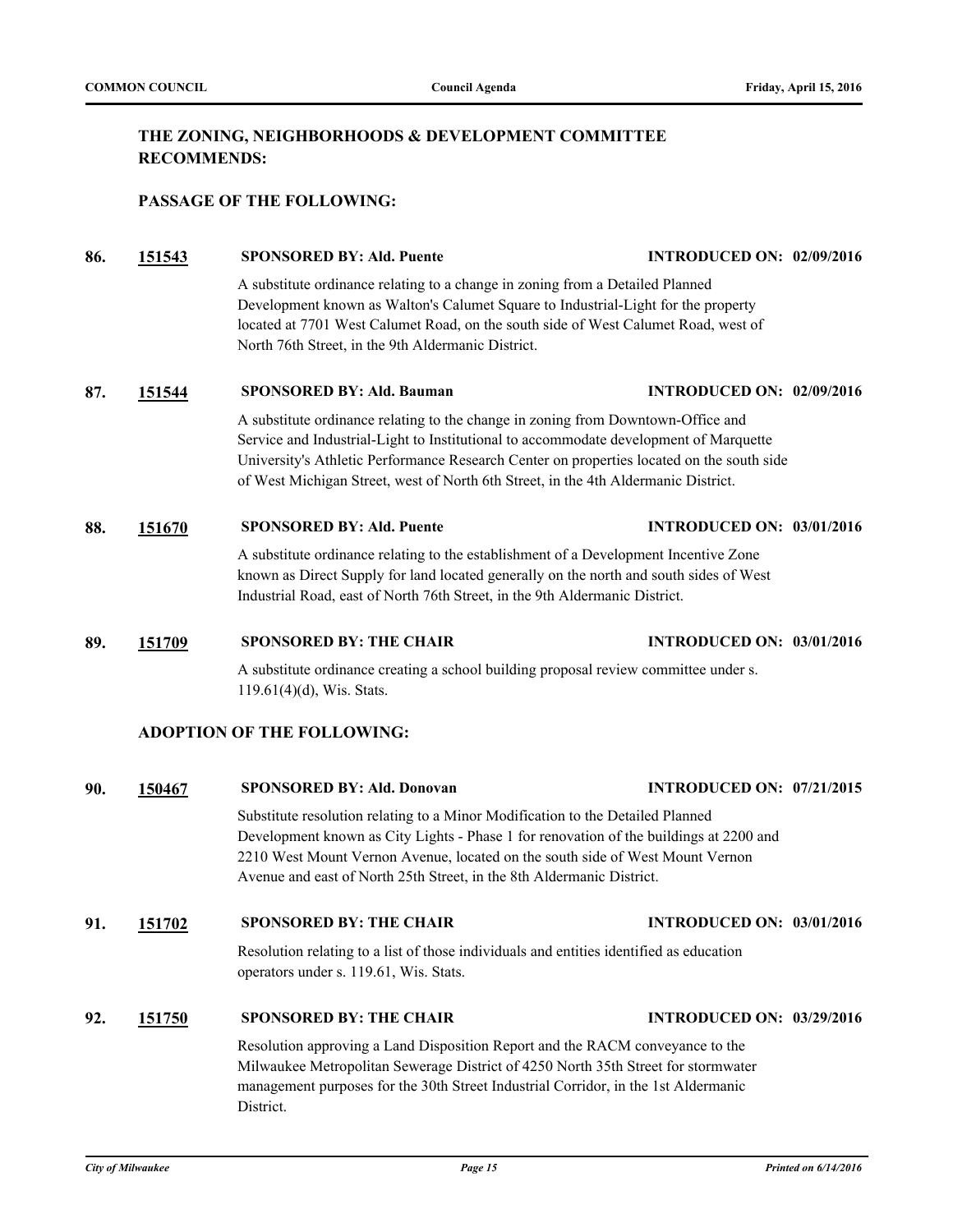|      | <b>COMMON COUNCIL</b> | <b>Council Agenda</b>                                                                                                                                                                              | Friday, April 15, 2016           |
|------|-----------------------|----------------------------------------------------------------------------------------------------------------------------------------------------------------------------------------------------|----------------------------------|
| 93.  | <u>151775</u>         | <b>SPONSORED BY: Ald. Zielinski</b>                                                                                                                                                                | <b>INTRODUCED ON: 03/29/2016</b> |
|      |                       | Resolution authorizing acceptance of the unsolicited offer to purchase from Madeline<br>Beaudoin for the City-owned property located at 3429 South 2nd Street, in the 14th<br>Aldermanic District. |                                  |
| 94.  | 151783                | <b>SPONSORED BY: Ald. Perez</b>                                                                                                                                                                    | <b>INTRODUCED ON: 03/29/2016</b> |
|      |                       | Resolution approving a Land Disposition Report and authorizing the sale of the<br>City-owned tax deed property at 1651 South 11th Street, in the 12th Aldermanic District.                         |                                  |
| 95.  | 151784                | <b>SPONSORED BY: Ald. Murphy</b>                                                                                                                                                                   | <b>INTRODUCED ON: 03/29/2016</b> |
|      |                       | Resolution approving a Land Disposition Report and authorizing the sale of the<br>City-owned tax deed property at 5632-34 West Burleigh Street, in the 10th Aldermanic<br>District.                |                                  |
| 96.  | 151785                | <b>SPONSORED BY: Ald. Bauman</b>                                                                                                                                                                   | <b>INTRODUCED ON: 03/29/2016</b> |
|      |                       | Resolution authorizing the sale of the City-owned property at 964 North 35th Street to the<br>Near West Side Partners, Inc., in the 4th Aldermanic District.                                       |                                  |
| 97.  | 151786                | <b>SPONSORED BY: Ald. Coggs</b>                                                                                                                                                                    | <b>INTRODUCED ON: 03/29/2016</b> |
|      |                       | Resolution approving a Land Disposition Report and authorizing the sale of the<br>City-owned tax deed property at 1412-18 West Atkinson Avenue, in the 6th Aldermanic<br>District.                 |                                  |
| 98.  | <u>151787</u>         | <b>SPONSORED BY: Ald. Coggs</b>                                                                                                                                                                    | <b>INTRODUCED ON: 03/29/2016</b> |
|      |                       | Resolution approving a Land Disposition Report and authorizing the sale of the<br>City-owned tax deed property at 830 West Atkinson Avenue, in the 6th Aldermanic<br>District.                     |                                  |
| 99.  | 151788                | <b>SPONSORED BY: Ald. Bauman</b>                                                                                                                                                                   | <b>INTRODUCED ON: 03/29/2016</b> |
|      |                       | Resolution approving a Project Plan and a Development Agreement, authorizing<br>expenditures and creating Tax Incremental District No. 86 (Germania Building), in the 4th<br>Aldermanic District.  |                                  |
|      |                       | (Committee vote: Three "ayes", one "no", and one "excused")                                                                                                                                        |                                  |
| 100. | <u>151789</u>         | <b>SPONSORED BY: Ald. Perez</b>                                                                                                                                                                    | <b>INTRODUCED ON: 03/29/2016</b> |
|      |                       | Resolution approving a Land Disposition Report and authorizing the sale of the<br>City-owned tax deed property at 1104 West Historic Mitchell Street, in the 12th<br>Aldermanic District.          |                                  |
| 101. | <u>151790</u>         | <b>SPONSORED BY: Ald. Perez</b>                                                                                                                                                                    | <b>INTRODUCED ON: 03/29/2016</b> |
|      |                       | Resolution authorizing additional funding for Tax Incremental District No. 85 (6th and<br>National), in the 12th Aldermanic District.                                                              |                                  |
| 102. | <u>151798</u>         | <b>SPONSORED BY: Ald. Stamper</b>                                                                                                                                                                  | <b>INTRODUCED ON: 03/29/2016</b> |
|      |                       |                                                                                                                                                                                                    |                                  |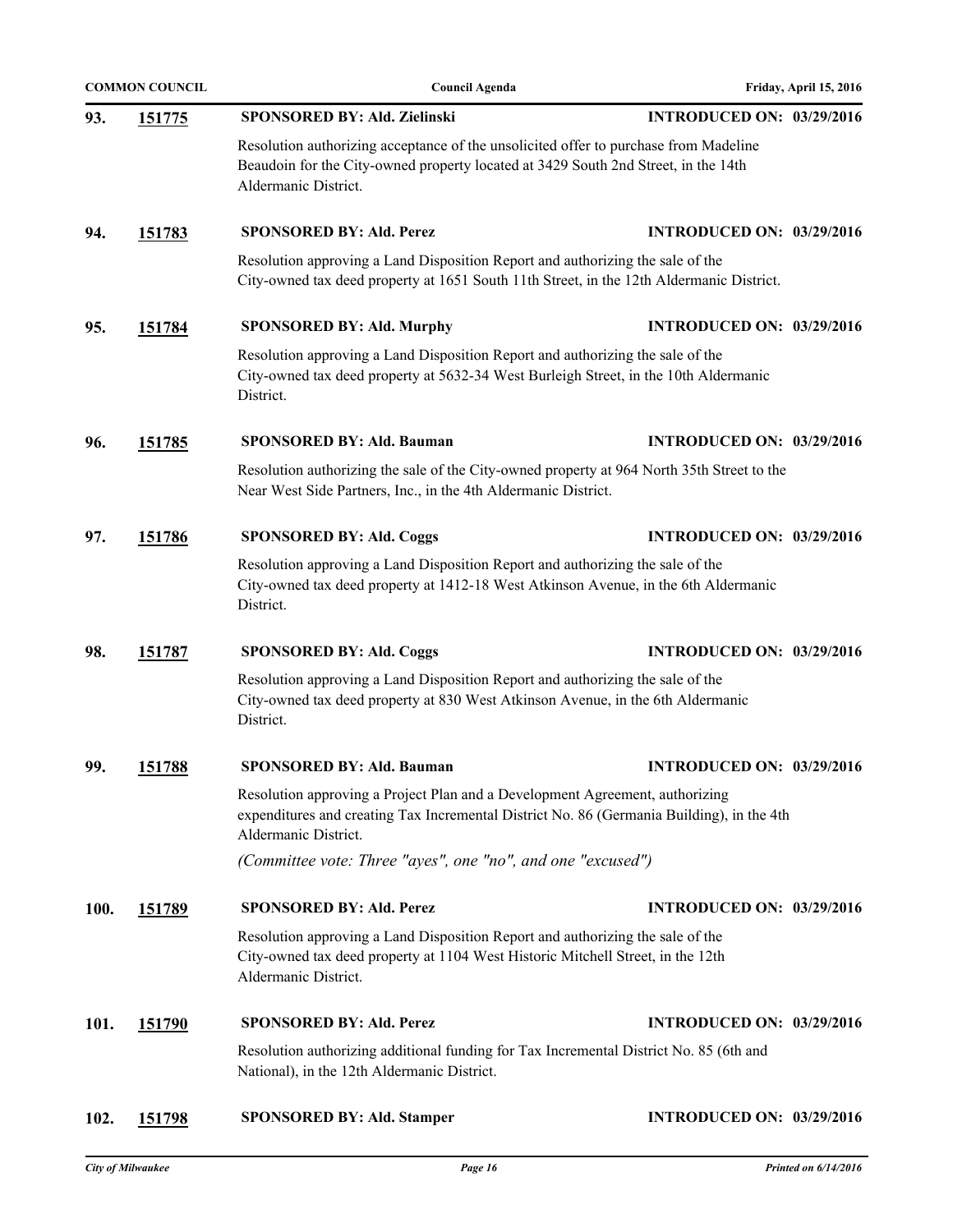| <b>COMMON COUNCIL</b> |        | Council Agenda                                                                                                                                                                                | Friday, April 15, 2016           |
|-----------------------|--------|-----------------------------------------------------------------------------------------------------------------------------------------------------------------------------------------------|----------------------------------|
|                       |        | Resolution approving a Land Disposition Report and authorizing the sale of the<br>City-owned tax deed property at 4828 West Lisbon Avenue, in the 15th Aldermanic<br>District.                |                                  |
| 103.                  | 151799 | <b>SPONSORED BY: Ald. Murphy</b>                                                                                                                                                              | <b>INTRODUCED ON: 03/29/2016</b> |
|                       |        | Resolution approving a Land Disposition Report and authorizing the sale of the<br>City-owned tax deed property at 5124-26 West Center Street, in the 10th Aldermanic<br>District.             |                                  |
|                       |        | (Committee vote: Three "ayes", one "no", and one "excused")                                                                                                                                   |                                  |
| 104.                  | 151804 | <b>SPONSORED BY: Ald. Witkowski</b>                                                                                                                                                           | <b>INTRODUCED ON: 03/29/2016</b> |
|                       |        | Substitute resolution approving a Land Disposition Report and authorizing the sale of the<br>City-owned tax deed property at 4270-72 South Howell Avenue, in the 13th Aldermanic<br>District. |                                  |
|                       |        | PLACING ON FILE THE FOLLOWING:                                                                                                                                                                |                                  |
| 105.                  | 151324 | <b>SPONSORED BY: Ald. Stamper</b>                                                                                                                                                             | <b>INTRODUCED ON: 12/15/2015</b> |

Substitute resolution approving a Land Disposition Report and authorizing the sale of the City-owned tax deed properties at 2462-64 West Lisbon Avenue and 2468 West Lisbon Avenue, in the 15th Aldermanic District.

**106. [151680](http://milwaukee.legistar.com/gateway.aspx?m=l&id=43371) SPONSORED BY: Ald. Bohl INTRODUCED ON: 03/01/2016**

Resolution regarding the sale of tax foreclosed neighborhood property to the former owner-occupant in lieu of vacation of the foreclosure.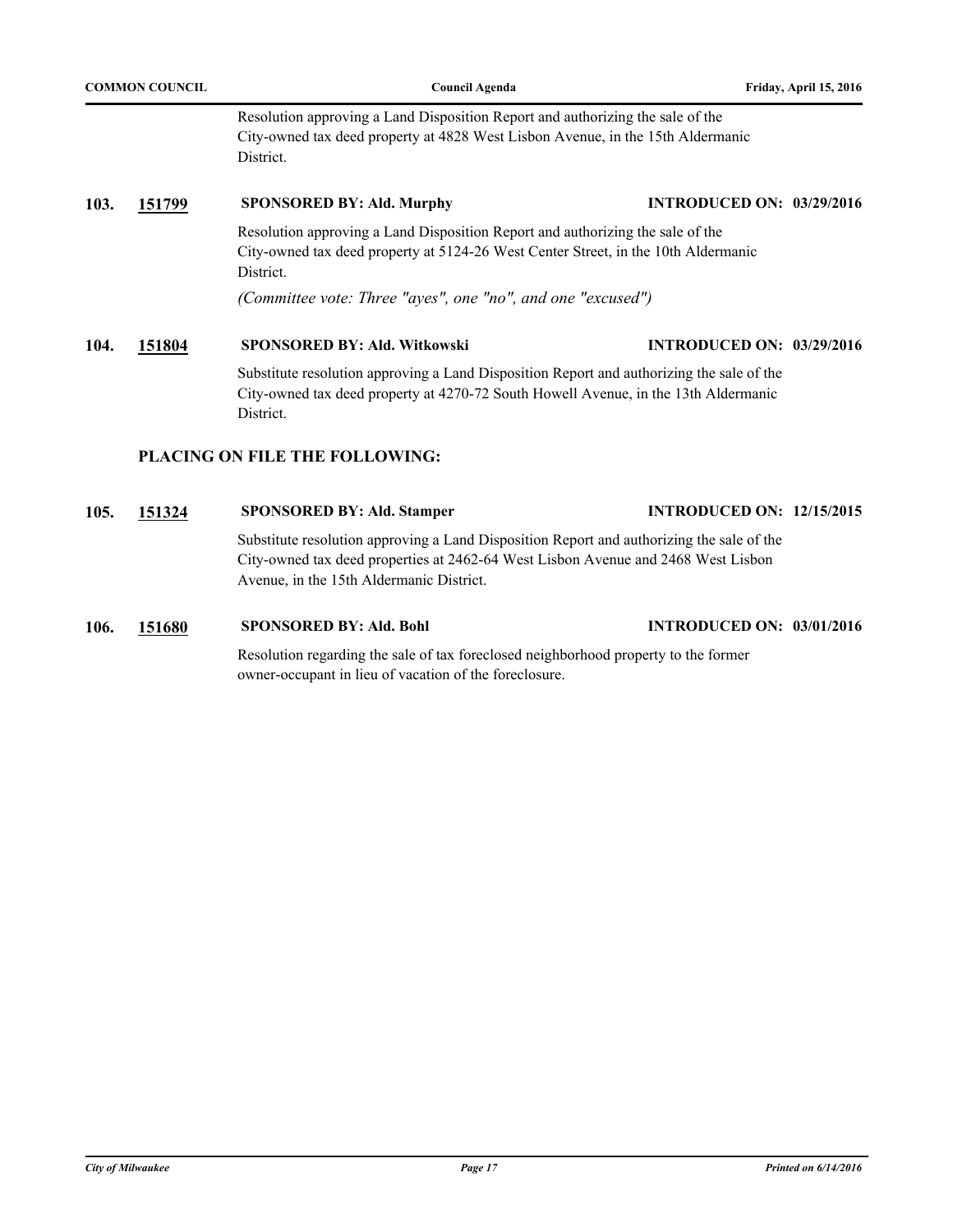## **THE COMMUNITY AND ECONOMIC DEVELOPMENT COMMITTEE RECOMMENDS:**

## **CONFIRMATION OF THE FOLLOWING:**

## **107. [151631](http://milwaukee.legistar.com/gateway.aspx?m=l&id=43318) SPONSORED BY: THE CHAIR INTRODUCED ON: 03/01/2016** Appointment of Mehesh Reddy to the Business Improvement District #5 (Westown Area) by the Mayor. (4th Aldermanic District)

**108. [151708](http://milwaukee.legistar.com/gateway.aspx?m=l&id=43407) SPONSORED BY: THE CHAIR INTRODUCED ON: 03/01/2016** Appointment of Captain Raymond Banks to the Restorative Justice Advisory Committee by the Police Chief.